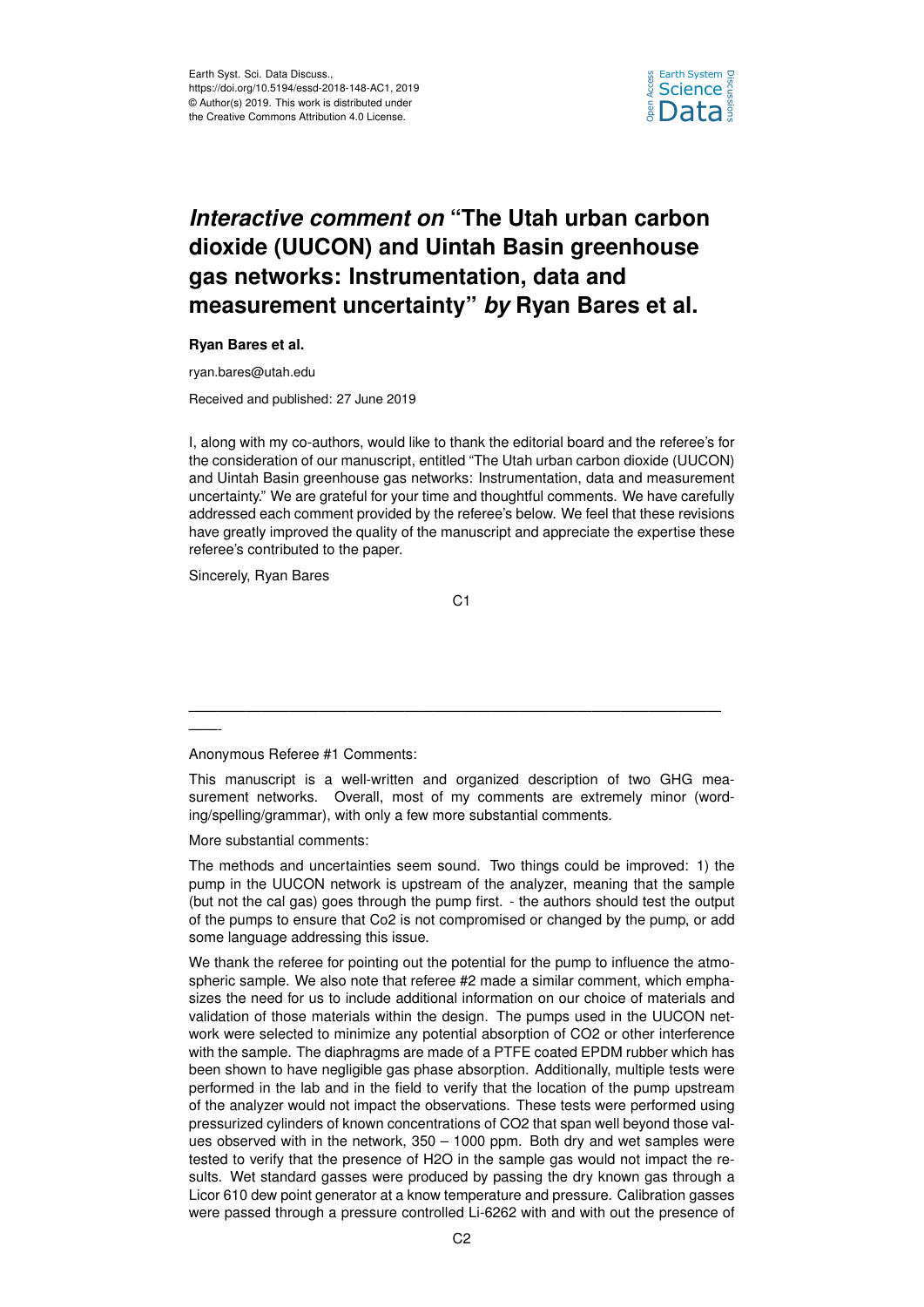an upstream pump and compared. No measureable changes were identified throughout the full range of CO2 values, both wet and dry. Theses results provide us with a reasonable level of confidence that any absorption or interference from the sample pump being located upstream of the analyzer is negligible and beyond the instruments decidable limits.

Language was added to section 2.1.3 describing the pump material in more depth and briefly outlining the tests and results described above. Line 187 of the track changes version of the mauscript now read:

"Since the pump is located upstream of the analyzer there is potential for CO2 to absorb onto the material with in the pump head and interference with the atmospheric sample. The pumps used in the UUCON network were selected to minimize any potential interference with the sample. The diaphragms are made of a PTFE coated EPDM rubber which has been shown to have minimal gas phase absorption. Multiple laboratory and field tests were performed to verify that the location of the pump upstream of the analyzer would not impact the observations. No measureable impacts were identified provide us with a reasonable level of confidence that any absorption or interference from the pump is negligible."

2) The system does not dry the sample, so the authors should ensure that that the water vapor correction is robust. Although they have done a very nice job explaining how it is applied for the Licor, they state that they do not think it is a large component of the uncertainty but they do not back that up. This should be done for both systems.

This is an excellent point made by the referee, and again one echoed by referee #2, underlying the importance of this comment. In an effort to address this comment, we estimate the measurement uncertainty of the water vapor measurements for both the UUCON and the Uintah Basin GHG networks, describe the laboratory tests used to calculate these values, and report the results in both the text in section 4 as well as in table 3.

C3

Additional language was added starting on line 540 in the manuscript to include these numbers. This paragraph reads:

"Water vapor precision was examined using laboratory tests for the UUCON and the Uintah Basin GHG network designs and are reported in Table 3 (Uh2o). Gas from a dry calibration tank of know CO2 mole fraction was passed through a Li-610 dew point generator at a set dewpoint temperature. H2O measurements were collected by both systems in parallel over a period of 1.5 hours. We calculated the Allan variance to represent the precision of the H2O measurements regardless of drift over time or other systematic errors. This precision statistic was used to construct a normal distribution of H2O centered on the mean measured H2O mole fraction at each site, which is used to estimate the uncertainties in dry air equivalent estimates for CO2 due to H2O repeatability error using methods discussed in Section 3.3. The  $1\sigma$  uncertainty of the H2O precision results in a mean 0.019 ppm CO2 error (Uh2o) for the UUCON network, and 0.017 ppm CO2 for the Uintah Basin GHG network design. These uncertainties represent a lower bounds for error in CO2 resulting in H2O measurements as they do not account for errors in H2O measurement accuracy. Biases in the accuracy of measurements are addressed in the QAQC procedures of the data."

We feel that the addition of this information, at the suggestion of both referee #1 and #2, was a significant contribution to the manuscript and we are grateful to both for their suggestion to include this information.

Specific comments:

L79. Restate what "These methods" refer to here

To clarify which methods we are referring to we reworded the sentence to read "The methods developed for the measurements in the Uintah Basin GHG network have also been adopted at two UUCON sites to add CH4 observations to the urban CO2 record."

L115: IGRA should be IRGA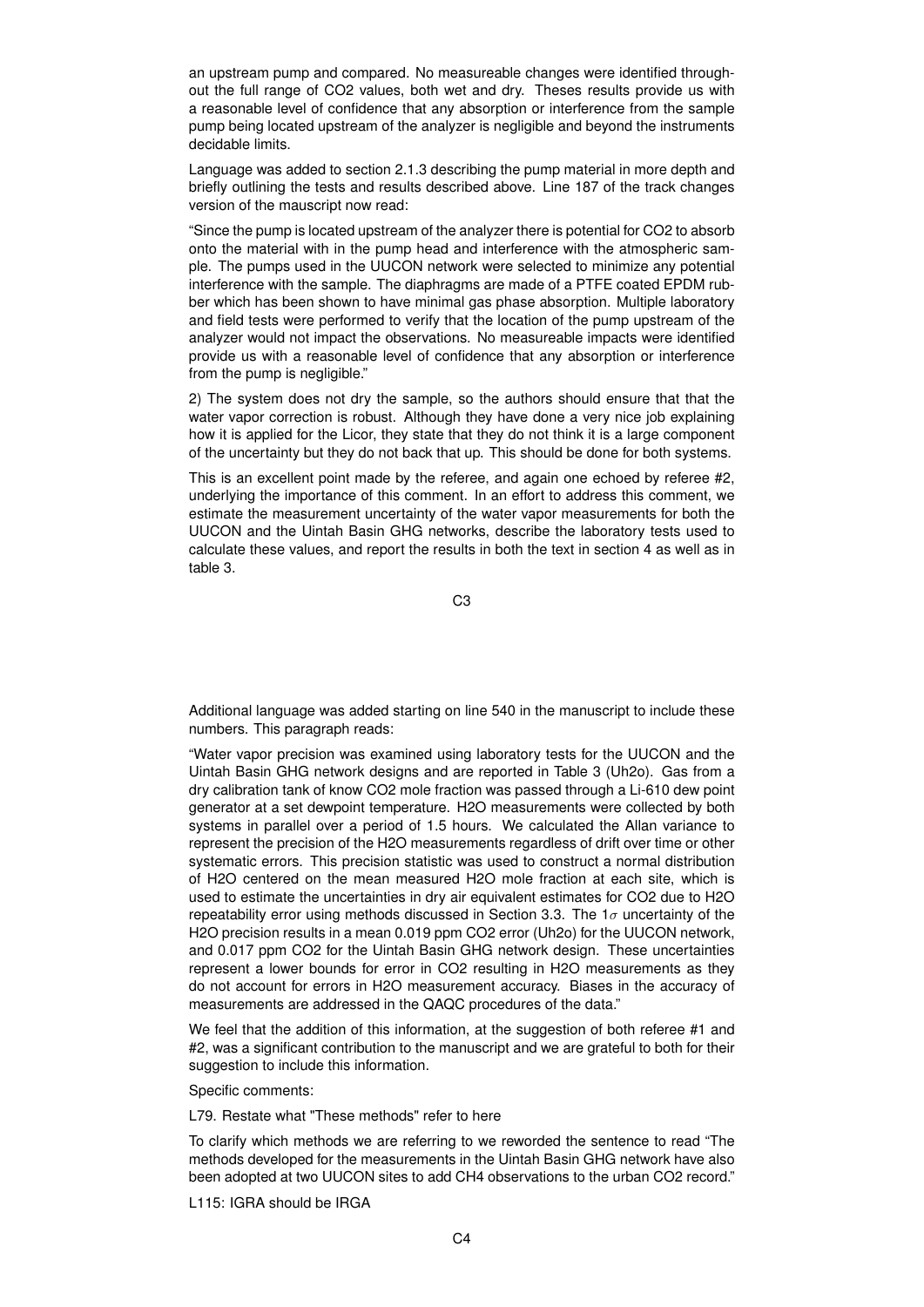We thank the referee for catching this typo. We have fixe it to read the proper acronym IRGA.

L118 - reword - what is continuously flowing (data? air?) and what is high-frequency? not the method.

We agree with the referee that this sentence is a bit confusing and unnecessary. As the next sentence describes that the gasses are continuously flowing and the data is collected at 10-second intervals, we opted to remove this sentence all together.

L123 Again, what exactly is meant by "continuous" vs. "not continuous"? Are the 5 minute points not averages and the 10 second data are averages? Or is this just referring to the higher reporting frequency?

We are grateful to referee for pointing out the fact that we did not define these terms well and that there is confusion surrounding the methods used in the historic data record. A paragraph was added at starting at Line 131 which reads:

"The historic method was a non-continuous method, which collected data on a 5 minute interval. Every 5 minutes a pump would turn on and flow gas for 90 seconds then turn off and the system would then wait 30 seconds for the IRGA to reach a stable pressure. After the stabilization period data was recorded by a datalogger as a 1 minuet average of 10 second scans. The system would then sit idle, with out flowing gasses or recording data until the next sample period."

Additionally, for added clarity, the first sentence on the following paragraph was changed to now read:

"The decision to change from the historical method to that continuously flows gas and collects data was in an effort to better capture higher frequency variations in observed values that could indicate near-field emissions."

L126 I would not put quotes around contamination (not a term being defined here or special usage)

We agree with the referee that it is best to not place quotations around the term contamination in this sentence, and as a result of a comment made by referee #2 we have modified this sentence so that the term contamination has been removed.

The sentence use to read:

"Additionally, high frequency data allow for easier identification of "contamination" of the measurement site from highly localized emissions (e.g., furnace, car) that can affect the signal at a site."

It now reads the following:

"High frequency data allow for easier identification highly localized emissions (e.g., furnace, car) that can affect the signal at a site."

L146. um is not the abbreviation for micrometer, the actual greek mu should be used Here mole fraction should probably be used consistently throughout here rather than switching back and forth with concentration

We would like to thank the referee for catching our error and we have replaced um with the appropriate Greek mu symbol. We also agree with the referee that the term mole fraction should be used consistently, so we have replaced the term concentration with mole fraction here and throughout the rest of the manuscript.

L159 - I was interested in this pump so I looked it up and cannot find this one – can the authors check the number? The NMP850-KNDC (similar part) seems to be a diaphragm pump, not swinging piston. But perhaps the UMP is a piston? Here it would be desirable (as noted at the top of this review) to indicate whether this pump could affect CO2 concentrations downstream.

We are grateful to the referee for their attention to the materials and location of the pump used in the UUCON measurement design, and we agree that the topic requires more information to address the potential for down stream affects. We would also like to thank the reviewer for taking the time to look up the make and model of our pump,

C5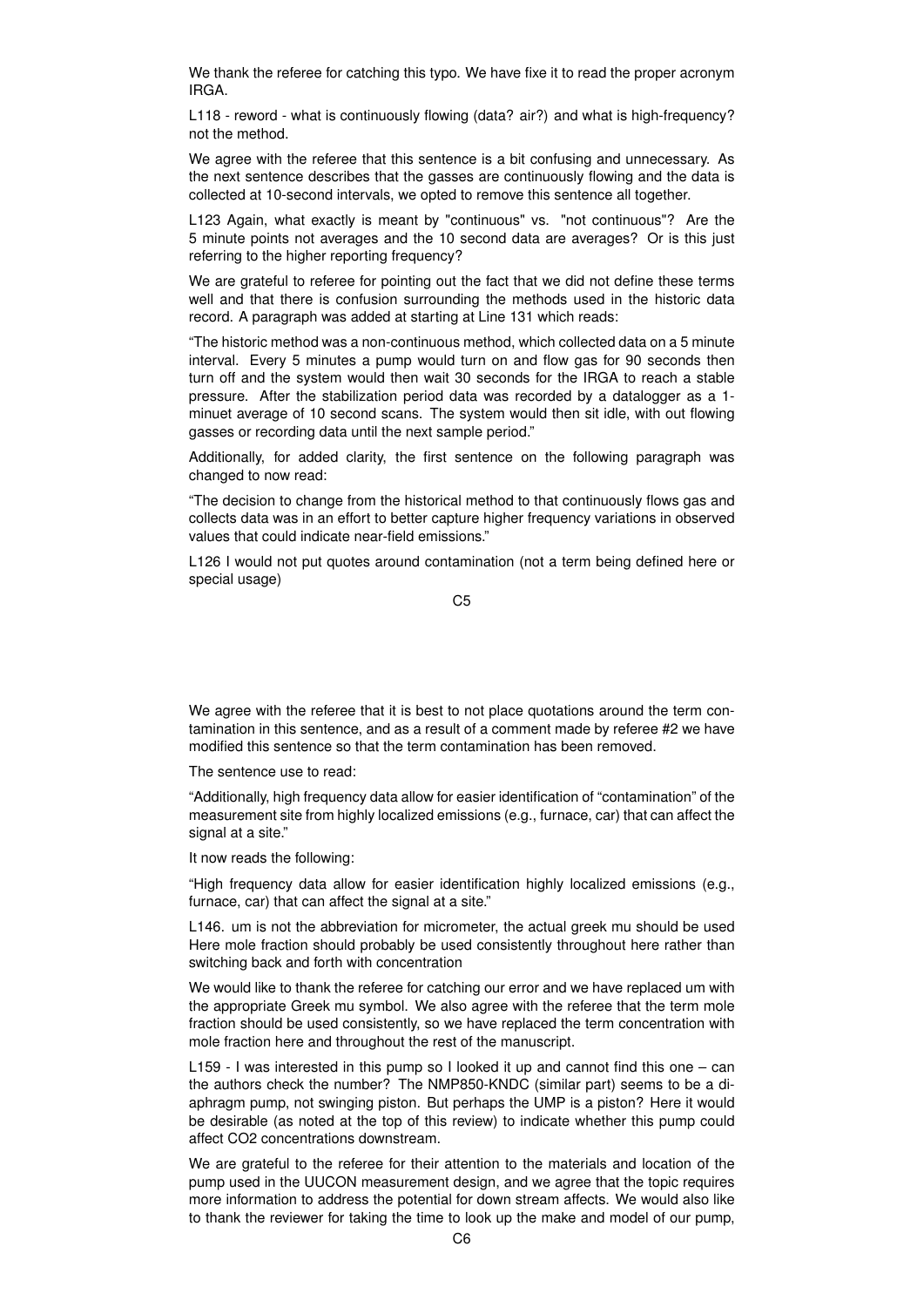as we had miss identified the model number and the type of pump. The pump is in fact a diaphragm pump and we have corrected the manuscript to reflect that. The sentence on line 181 now reads:

"Atmospheric sample air is pulled from the inlet to the analyzer using a 12-volt chemically resistant micro diaphragm gas pump (UNMP850KNDC-B, KNF Neuberger Inc., Trenton, NJ) that provides a reliable flow of 4.2 L/min."

Additionally, as noted in the response at the top of this review, we have performed multiple tests to verify that absorption and interference are minimal if not negligible and that the materials used were selected with this issue in mind. To address a paragraph was added to this section, section 2.1.3, which reads:

"Since the pump is located upstream of the analyzer there is potential for CO2 to absorb onto the material with in the pump head and interference with the atmospheric sample. The pumps used in the UUCON network were selected to minimize any potential interference with the sample. The diaphragms are made of a PTFE coated EPDM rubber which has been shown to have minimal gas phase absorption. Multiple laboratory and field tests were performed to verify that the location of the pump upstream of the analyzer would not impact the observations. No measureable impacts were identified provide us with a reasonable level of confidence that any absorption or interference from the pump is negligible."

L175 L/minute is volume flow - specify standard liters per minute. I would guess at least some if not all the sites are at altitude, so this becomes more important.

This is an excellent point made by the reviewer and we have update the sentence to note that this is a standard liter per minute. The sentence now reads:

"A Smart-Trek 50 mass-flow controller (Sierra Instruments, Monterey, CA) is located between the manifold and analyzer to hold the sample flow consistent at 0.400 SL/minute (Fig. 4)."

C<sub>7</sub>

L196 Division's (apostrophe)

We have corrected our error and added the apostrophe.

L200+ I commend the authors on the careful accounting of their standards. It is a little disappointing to hear of drift in the tank of 0.5 ppm however, that seems quite high. (let alone the 1.5 ppm drift in one of the original tanks!).

There appears to be a typo regarding the drift. The range of drift is actually 0.10 to 0.51  $\mu$ mol mol-1. We appreciate the referee's comment drawing our attention to this error and the typo has been fixed.

Beyond the typo, drift has been documented by NOAA by measuring a series of cylinders over many years and has attributed most of the drift to water at the valve. The amount of drift that NOAA reports for their cylinders is much smaller than the UofU, please see https://www.esrl.noaa.gov/gmd/ccl/airstandard.html Although the UofU calibration lab's fill system is modeled after the site managed by NOAA, our fill conditions are not the same. NOAA fills their cylinders at an elevation of 3022 meters with clean mountain air while the UofU cylinders are filled at an elevation of about 1288 meters with urban air through an inlet in which both humidity and composition of the air can vary continuously based on human activity. The composition of the air includes species that can interact in the cylinder in unknown ways. We really don't know the type of contaminants that are going into each cylinder that may interfere with the calibration and how the calibration may be affected over time as the cylinder is drained. In addition, we make ideal gas assumptions about gases that are not ideal and can definitely interact at different pressures inside the cylinder as the gas is used up and the intermolecular forces change. All of this amounts to larger drifts in the tanks than those produced by NOAA.

What is the typical value of the target tank?

The target tanks in the network range from 427.79 to 436.84 with an average value of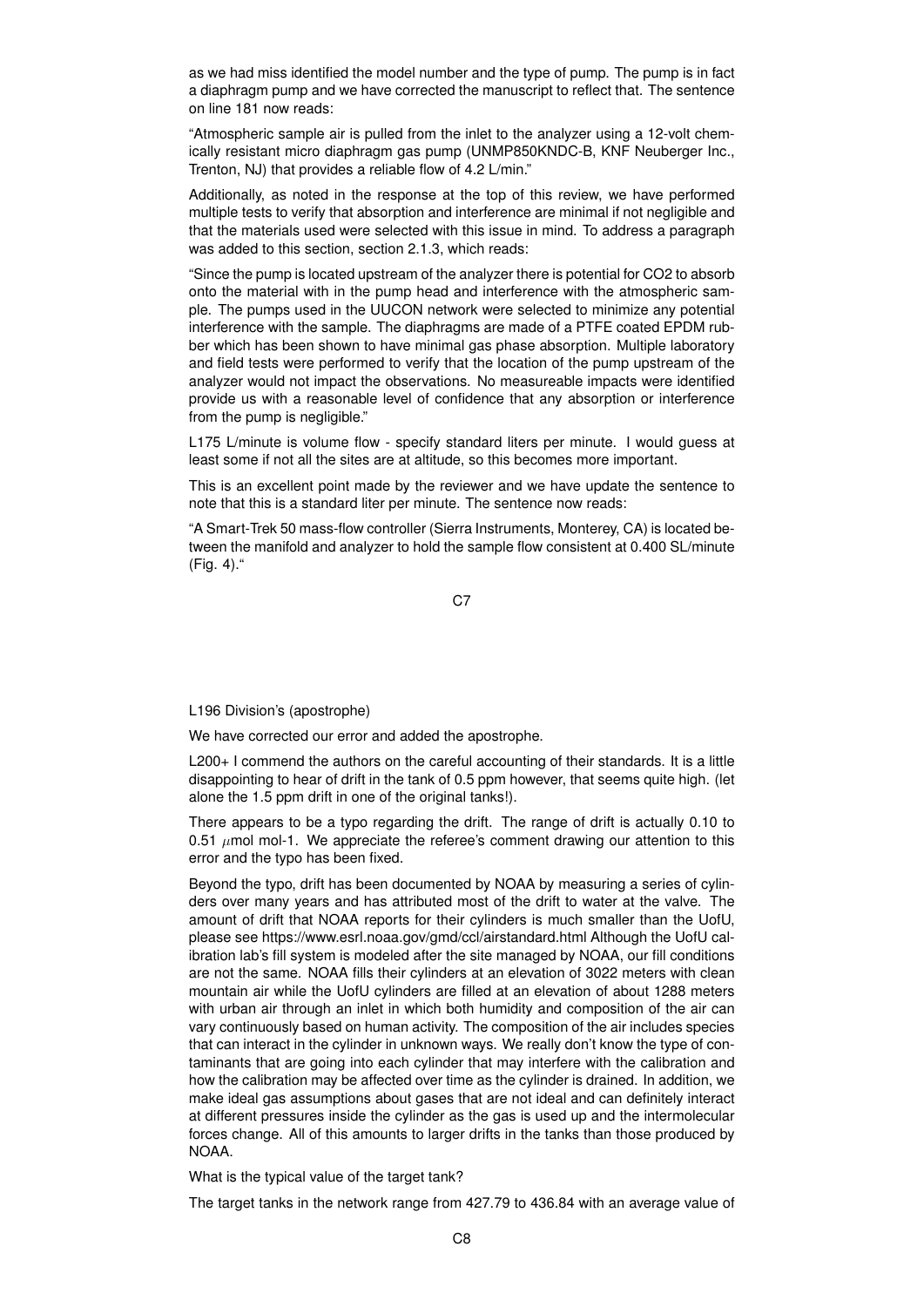432.02. To convey this to the reader the following sentence was added on line 229:

"The target tanks were targeted to be slightly elevated above ambient mole fraction, with the average of 432.02 ppm CO2."

L217 subscript 2 in CO2.

We again thank the referee for their careful review of the manuscript and for catching this typo. We have fixed this error and the 2 in CO2 has been subscripted.

L218-221 this paragraph is confusing and a little out of the blue? Is this round-robin between cities occuring or has already been done? (also conduced should be conducted). Or is this a recommendation?

We agree with the referee that this paragraph was a bit confusing and distracted from the detailed information regarding the most recent round robin conducted as described two paragraphs above. For clarity, we opted to remove the paragraph from the manuscript.

L222, In the previous few paragraphs, the units have been \mu mol mol  $EE\{-1\}$ , now switching to ppm - should be done at the top and defined once and be consistent

We appreciate the reviewer for identifying the inconsistency in the units used in this section. We have updated all instances of umol mol-1 to read ppm.

L226-228. How does this upper limit on the WMO scale affect the calibrations mentioned above which go up to 800 ppm?

This is an excellent question presented by the referee. As the WMO scale was limited on the upper end below the concentrations observed with in the SLV, the facility needed to develop a range of calibration materials that were appropriate to our observational network, while still maintaining tractability to the WMO scale. Thus our calibration range is expanded beyond that of the WMO, but we are still tied directly to the scale. However, the WMO has announced an expansion of the scale, and in response to a

 $C9$ 

comment from Referee #2, we have added language at line 269 which outlines this expansion. This sentence reads:

"Thus, the current WMO scale may be inadequate for urban observations in the SLV and the announced expansion of the WMO scale to 600 ppm will greatly benefit the urban trace gas community, which needs additional high-quality gas standards with mole fractions more appropriate to urban observations."

L239 H2O mole fraction (in ppm), and missing "fraction" after "dry mole"

We again thank the referee for their careful reading of the manuscript and for identifying the missing word in this sentence. We have fixed this error and the word fraction has been added to the line.

L254 including Foster et al.? Perhaps a few more words with the ref in parentheses?

We appreciate the referee's suggestion to include more information about how this data has been used in recent publications. To address this comment we have change the original sentence from:

"The Uintah Basin GHG network has supported several recent projects including Foster et al., 2017."

To read:

"The Uintah Basin GHG network has supported several recent projects including Foster et al., 2017 and Foster et al., 2019, in which the data collected from this network were used to estimate and confirm basin wide CH4 emissions and examine CH4 emissions during wintertime stagnation episodes respectively"

The added reference to Foster et al., 2019 has also been added to the References section.

L263 is the NOAA04 scale different from the WMO X2004A scale mentioned earlier for CH4? This is an excellent point made by the referee. Yes, this is the same scale as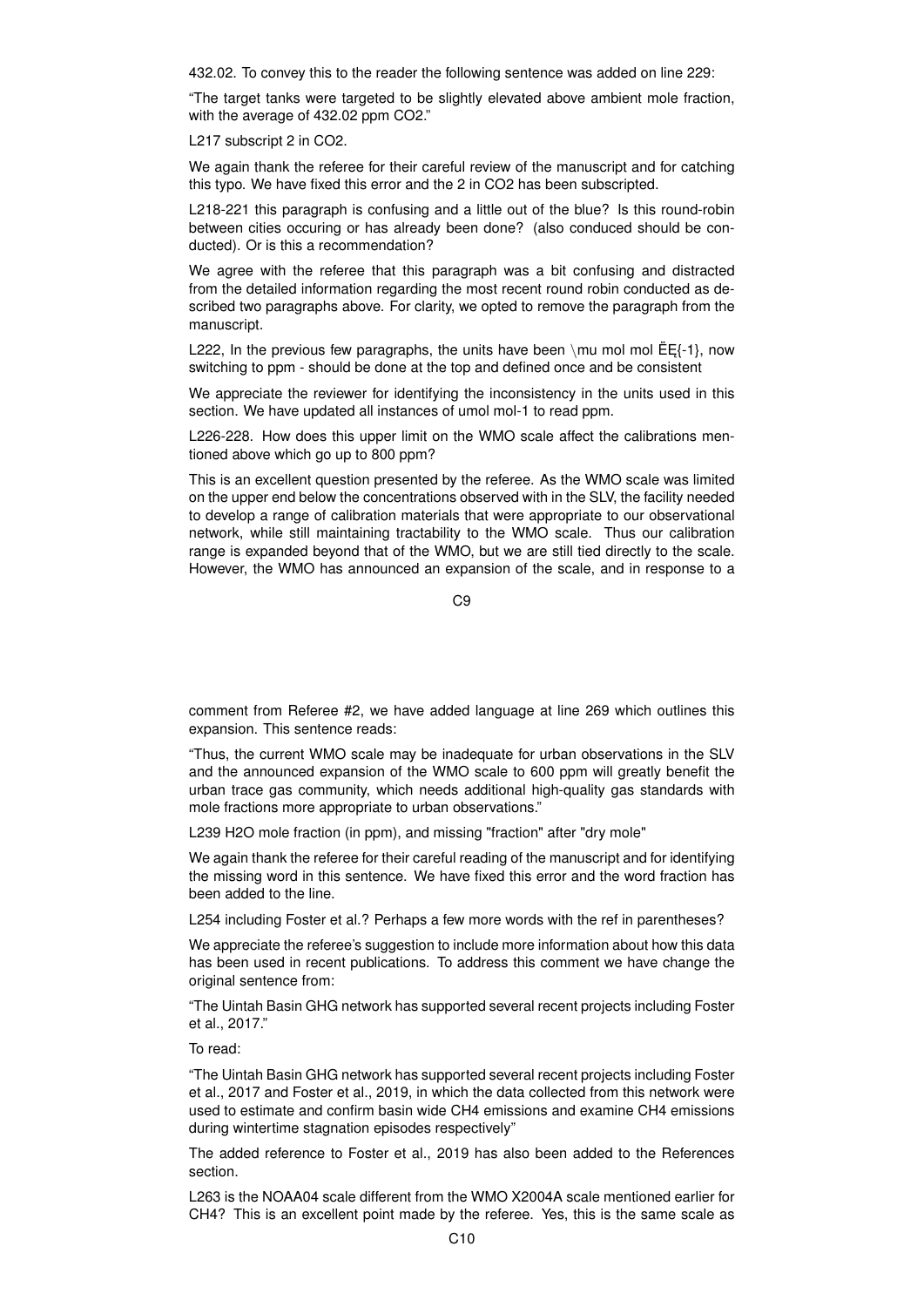described earlier. To clarify the scales as we have reworded the sentence starting on line 238 to read:

"Calibration gases are introduced to the analyzer every three hours using three wholeair, high-pressure reference gas cylinders with known CO2 and CH4 mole fraction that are directly linked to the WMO X2007 CO2 mole fraction scale (Zhao and Tans, 2006) and the WMO X2004A CH4 mole fraction scale (Dlugokencky et al., 2005) as described in section 2.1.6."

L266 section 2.2.2 could be a bit longer - how are these corrections validated in the laboratory? A few more sentences would be useful on this important correction, including an estimate of the error on this (as mentioned below under the uncertainty analysis). At the top of this section (L250) would be good to mention what gases are measured by the LGR.

We thank the referee for encouraging us to include additional information in this section and to further explain our independent validation of the LGR's on-board H2O corrections. We have added language here briefly describing the lab procedures. Additionally, as the topic of H2O error estimates is one of significance which was also raised by referee #2, we have produced and included error estimates of the LGR water vapor measurements in this section and in section 4. The sentence now reads:

"The LGR analyzer measures mole fraction of H2O, CO2 and CH4, the later two of which are impacted by the presence of water vapor in the sample and the pressure within the cavity of the instrument. Corrections for pressure, water vapor dilution and spectrum broadening for CH4 and CO2 are made on-site by LGR's software and validated empirically by laboratory testing using calibration gasses of know concentrations and the same Li-610 dew point generator described above, which generates a stable dew point at a set temperature (+/-0.2 ◦C). Independent error estimates of the LGRs H2O correction were produced (Section 4, Table 3) resulting in an average uncertainty of 0.017 ppm CO2. '

C11

Figure 5. Caption is incorrect, as it states that the majority of the data is over 550 ppm, which is certainly not the case if the 95th percentile is 550 then only 5% of the data is above 550!

We appreciate the referee for catching this error. We have reworded the caption to now read:

"Figure 5: Monthly percentiles of atmospheric observations from SUG over one year, 2017. Note that observations in the 95th percentile are greater than 550 ppm CO2, well beyond the current WMO calibration scale."

section 3.2: L 288-290 - clarify whether this is an issue in the Licor and LGR both or only Licor. Does the LGR control cavity pressure? Would the constantly flowing reference gas in the case of the Licor take care of this issue? (perhaps not).

We are grateful to the referee's suggestion to clarify what method of accounting for changes in atmospheric pressure each network utilizes. We have added language to section 3.2 that clarifies this. This new language reads:

"To account for pressure the LGR's control the pressure with in the cavity and maintaining a near constant 140 torr. The Li-6262's in the UUCON network do not have mechanisms for controlling the pressure with in the cavity and thus implement the latter strategy described above, calibrating frequently and standardizing the flow of gasses through the optical cavity"

L303: check consistency between British and American spelling of "vapor/vapour"

All instances of the spelling vapor has been standardized to the American spelling.

L305: is this now a mole fraction of H2O or something else (volume fraction, mass fraction? Mixing ratio often refers to mass ratio?)

We appreciate the referee catching this error. This is H2O mole fraction.

The word "mixing ratio" was replaced with "mole fraction" on line 410.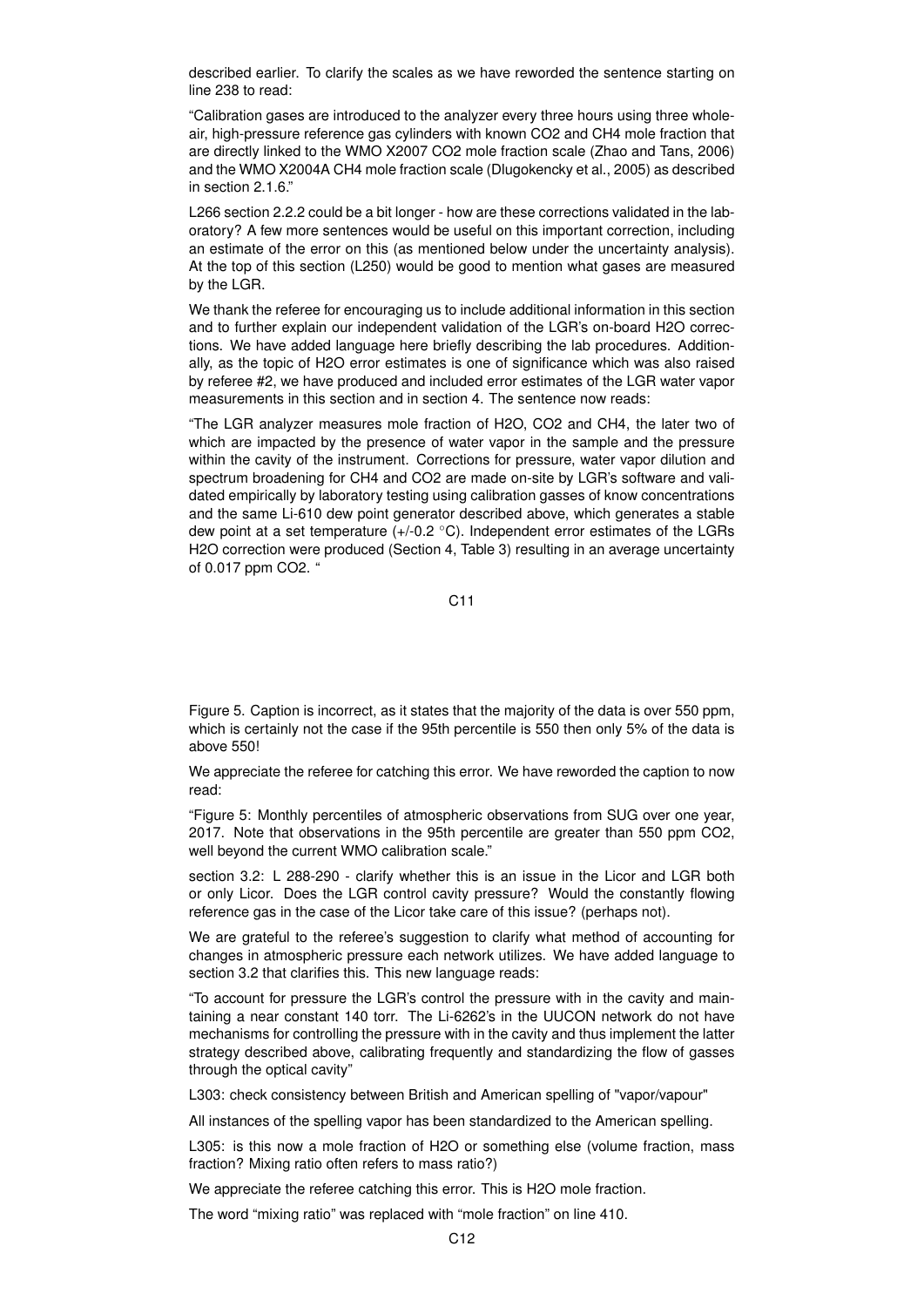Section 3.3 Please remind the reader that this is only being done for UUCON because the LGR is doing its own correction interally.

Language was added to both the opening paragraph and the final sentence of section 3.3 to remind the reader that this is only applied to the UUCON sites. That language reads:

"Both of these effects are corrected for during the post processing of UUCON data while the LGR sites rely on LGR's internal software."

And the last sentence was modified to end saying:

"mole fraction with in the UUCON network."

Fig. 7 caption wording: comma should be semicolon? (before flush periods). And here the target is referred to as the check tank, it might be more consistent to refer to it here as the target tank as was done earlier. Also, should say "calibrated", not post calibrated. Or perhaps "post-calibration".

We thank the referee for the careful review of the figure caption and identifying these errors. Each error has been corrected and the figure caption now reads:

"Figure 7: Left panel shows the sequence and timing of a standard calibration period in both the UUCON and Uinta Basin network. Gray open circles indicate the 90 second flushing period observed between each change in gas. Right panel shows a full two hour sample period with calibrations for the UUCON network with linear interpolations; flush periods have been removed. Orange, green, and blue closed circles indicate calibration standard gas and their known CO2 concentration. Yellow closed circle represents the target tank and its known concentration. Black closed circles indicate pre-calibration atmospheric observations which have been down sampled to one minute averages to reduce over plotting. Plus (+) signs in all colors indicate the calibrated measurements for the corresponding measurement. "

L359: It has not been shown what typical uncertainty due to these might be for this

C13

system. Perhaps the authors could indicate what typical analyzer precision is during calibrations for the two instruments (I now see this information is already in Table 1, so you could just refer to this here). More difficult is the water vapor correction – are there any thoughts as to the possible error here, even if just a guess or based on a few tests mentioned earlier where the LGR correction was checked in the lab – what do those tests show? It would be good to be able to back this statement up, that these are likely small compared with the running uncertainty, even if just with some anecdotal information, without a formal estimate of their values.

We thank the referee again for pointing out the importance of including uncertainty estimates for the water vapor for both systems. As mentioned above, we have calculated these estimates for each system and reported on them in table 3 along with the CO2 measurement precision mentioned by the referee. We described the methods for these calculations in the added language in section 2.2.2 lines 338 – 364. To address the referees specific comment here of providing information to back up the statement that the propagated errors of H2O uncertainty are small we removed the words water vapor from line 438, added a sentence at the end of the opening paragraph of section 4 which reads:

"Due to the importance of water vapor on the accurate measurement of a CO2, especially in a measurement system that does not dry the atmospheric sample like the two describe in this paper, we have produced and reported uncertainty estimates for H2O vapor measurements (1 $\sigma$  Uh2o) as it impacts COÂň2 as well as observed analyzer precision ( $1\sigma$  Up) in the field (Table 3). We do not report a total, accumulative uncertainty estimate from all possible sources of error combined. Uncertainties beyond those reported here are small compared to the running uncertainty estimate and could be estimated in future work."

We have described the methods used to create this statistical uncertainty estimate in section 4, lines 542 - 553, which reads: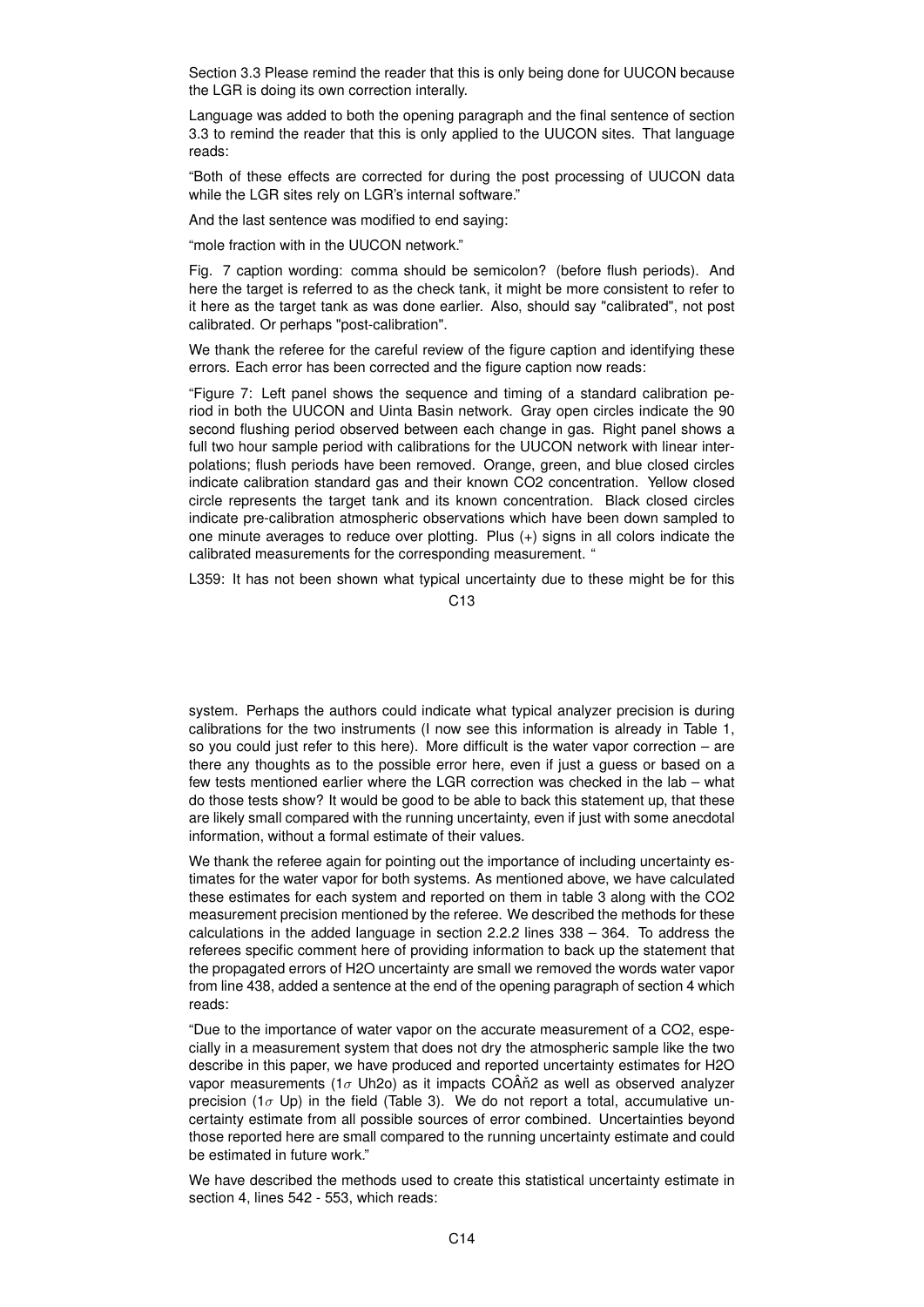"Water vapor precision was examined using laboratory tests for the UUCON and the Uintah Basin GHG network designs and are reported in Table 3 (Uh2o). Gas from a dry calibration tank of know CO2 mole fraction was passed through a Li-610 dew point generator at a set dewpoint temperature. H2O measurements were collected by both systems in parallel over a period of 1.5 hours. We calculated the Allan variance to represent the precision of the H2O measurements regardless of drift over time or other systematic errors. This precision statistic was used to construct a normal distribution of H2O centered on the mean measured H2O mole fraction at each site, which is used to estimate the uncertainties in dry air equivalent estimates for CO2 due to H2O repeatability error using methods discussed in Section 3.3. The  $1\sigma$  uncertainty of the H2O precision results in a mean 0.019 ppm CO2 error (Uh2o) for the UUCON network, and 0.017 ppm CO2 for the Uintah Basin GHG network design. These uncertainties represent a lower bounds for error in CO2 resulting in H2O measurements as they do not account for errors in H2O measurement accuracy. Biases in the accuracy of measurements are addressed in the QAQC procedures of the data."

L361: clarify that this is only available at the UUCON stations

A sentence was added on line 480 that reads:

"Since the UUCON network design encompasses a target tank we are able to leverage this method to estimate uncertainty within the network"

L401. I would think this method would actually not be able to see a bias in the calibration value of a given tank, it only can see whether the calibrations are noisy from day to day, because you are interpolating across calibration periods. For example, if on tank is always biased high due to a bias in the assigned value by the calibration lab, the slope has a bias all the time, and this would not be included in the virtual target method. Unless I am not understanding this right. If I am then it would be good to mention a case where this method does not capture the true full uncertainty that a true target would, or at least provide a sentence as to the limitations. Otherwise, this seems

C<sub>15</sub>

like a good method.

We thank the referee for the comment regarding the methods ability to account for tank bias, but we respectfully disagree with this comment. For the interpolated target tank method describe (UpTGT) .The interpolation between the t-1 and t+1 calibrations allows us to evaluate each calibration sequence individually at time t, and also to provide an uncertainty calculation for each calibration at time t. The smoothing we applied to the RMSE values reduces the variability, but it does not bias the uncertainty values.

Thus, we feel this method can detect a bias in a calibration tank because any bias would result in larger measured-known calibration tank values.

For example, using the reviewer's scenario, if one tank was inadvertently biased high due to a bias in the assigned value by the calibration lab, the slope would be biased also and this would result in a higher virtual target tank RMSE values while this tank was used. Something like this is probably the explanation for why the June to early Aug RMSE values were elevated as compared to the latter time periods seen in Fig 9.

L408 typo: sites

This typo has been corrected and we reworded the sentence to now read:

L 409 - Is there an overall difference in the mean? i.e. Is UTGT larger than UpTGT on average? I would think so, but it would be nice to state the mean difference as well as the mean absolute difference here. I now see this in table 1 where it seems that at most sites where both were computed UTGT is greater, but not at all. this could be mentioned here, with a reference to the table.

We appreciate the referee's suggestion to reference table 3 with in the final paragraph of section 4. To address this comment we gave added language in line 527 which reads ", with average values reported in Table 3." As well as citing table 3 at the end of the section on line 541.

Table 3: are these the mean uncertainties over some period of time? Please note in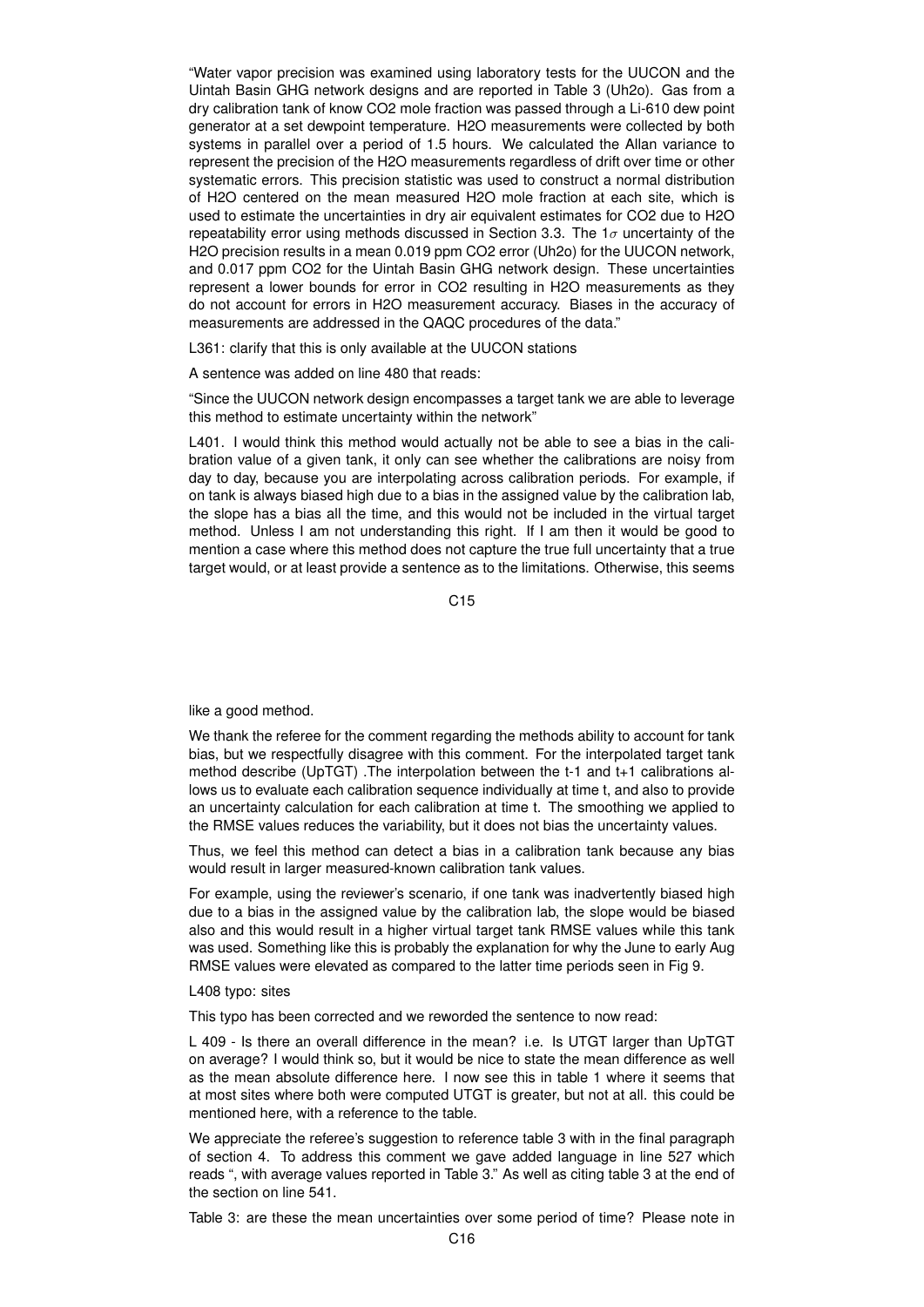the caption.

Yes, these numbers are the average uncertainty, precision and data recovery rates for the entire data record. We have updated the caption to note this. It now reads:

"Table 3: CO2 and CH4 Measurement Uncertainties with Gaussian window target tank method (UpTGT), target tank (UTGT), analyzer precision at  $1\sigma$  (UP), H2O measurement precision  $1\sigma$  (Uh2o) as expressed in ppm CO2 uncertainty, and data recovery rates from UUCON and Uintah Basin GHG measurement averaged over the entire record since sites were overhauled."

L416: calibrated rather than post calibrated?

We agree with the authors suggested change and have updated the sentence to read calibrated.

L424: ppm should be ppb for CH4 here.

We thank the author for catching this error and we have changed the units from ppm to ppb.

L435. Is this proper ordering of sections? Data Availability before Conclusions

Yes, ESSD guidelines do specify that the data availability section comes before Conclusions.

L454. Why does the UpTGT method likely overestimate uncertainty? There is no other indication of this anywhere in the text.

This is an excellent point made by the referee, and one that referee #2 also made. We agree that the evidence suggests that this method is highly similar to other uncertainty metrics. Thus we have removed this sentence all together. The sentence use to read:

"While this method likely results in overestimation in the uncertainty, this novel method for estimating uncertainty nonetheless provides useful insight into the quality of data

 $C<sub>17</sub>$ 

produced at individual sites and is broadly applicable to any atmospheric trace gas or air quality dataset that contains calibration information."

The sentence now reads:

"This novel method for estimating uncertainty provides useful insight into the quality of data produced at individual sites and is broadly applicable to any atmospheric trace gas or air quality dataset that contains calibration information."

Anonymous Referee #2

This manuscript presents the data from the UUCON and Uintah basin GHG networks. The dataset is a valuable addition to the urban GHG research field, and the manuscript overall is well-written in describing the instrumentation and uncertainty analysis associated with this dataset.

I suggest minor revisions to address a few notable questions, namely:

– I feel that one of the most difficult aspects of an urban GHG monitoring network is the delicate balance between being in close to the emissions in the area but not "too close", as in being influenced by emissions in very close proximity to the measurement site that would be difficult to interpret from a modeling perspective. The authors actually mention this "contamination" in Ln126, as one of the motivations to implement changes to the instrumentation that would better capture high-frequency variations. So, have the authors looked into whether local "contamination" can be identified in the dataset? I feel a flag that identifies periods of potential local "contamination" could be of great value to the potential user of the data, as such screening may require detailed knowledge of the site environement that only the authors could have. If not for this paper, perhaps another study could be done that delves deeper into this issue?

We thank the referee for making this important point, and agree that one of the difficulties in near surface urban measurements is in understanding how near field emissions can impact the signal at any given site. We feel that the use of the word "contamination"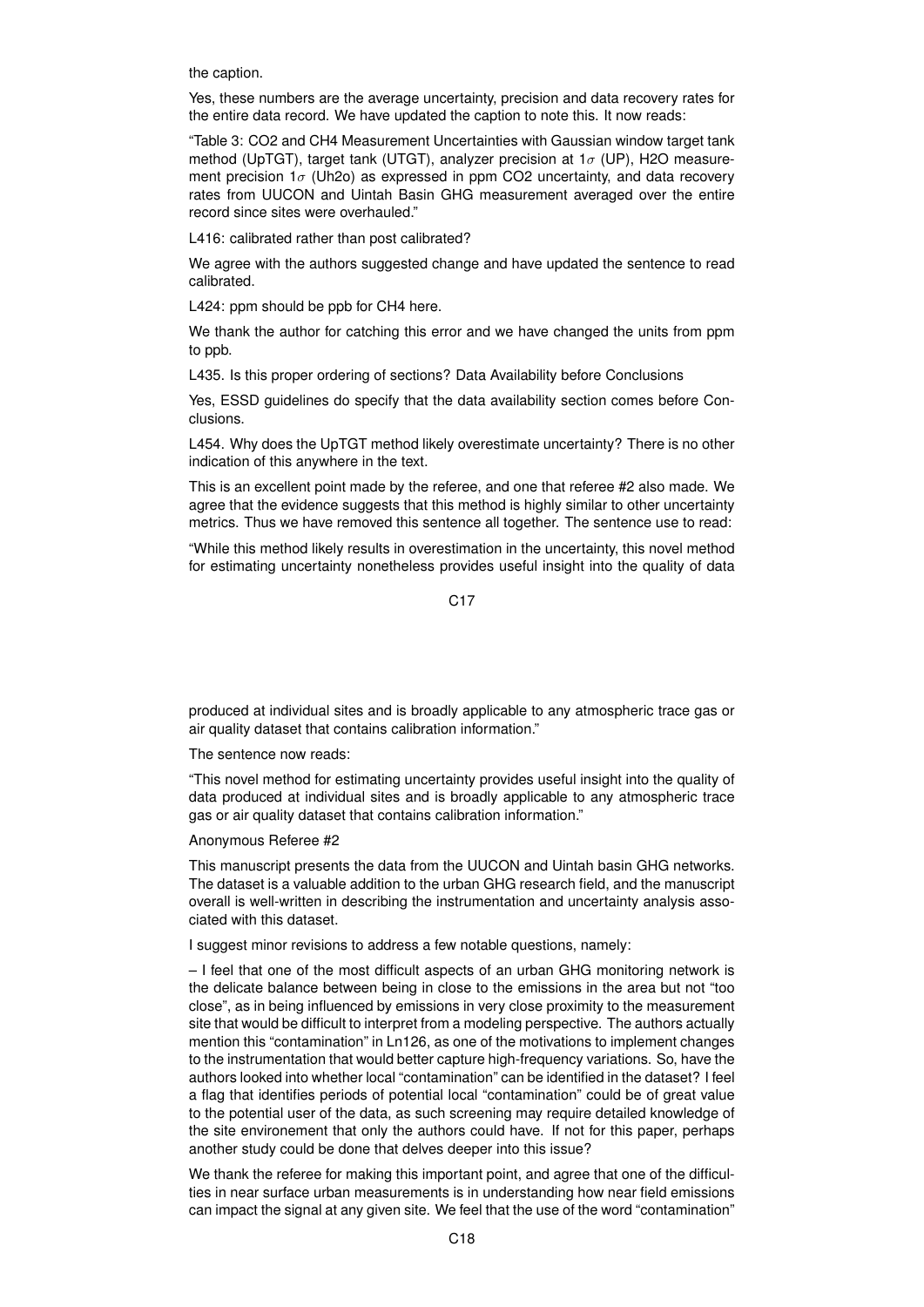may have been unclear as to our point, and in response to a comment by referee #1, we have replaced the term contamination with "near field emissions" on line for clarity.

We appreciate the referee's suggestion of a flag with in the dataset that identifies periods of potential near field emission signatures. While we agree that this sort of flag could be useful, we feel that this is more of an analysis decision to be made by the end user. Any metric by which we calculate and flag the data may not fit the needs of each user, and thus we leave this sort of analysis up to the end-user.

To the referee's larger point of how to best utilize a dataset that captures near field emissions and larger scale urban emissions, while we feel that this subject is beyond the scope of this paper, recent work by individuals with in our group, and co-authors on this manuscript, have published a paper using WRF-HRRR to characterize near field emissions with a similar dataset from the Salt Lake Valley (Fasoli et al., 2018; Simulating atmospheric tracer concentrations for spatially distributed receptors: updates to the Stochastic Time-Inverted Lagrangian Transport model's R interface). Thus the near field emission captured in datasets like this one can be a useful signal to capture and the modeling framework to understand these signals is under development and ongoing.

– I find it surprising that the Uptgt results presented in this study seem quite high compared to those from other networks, and also that Figures 10, 11 suggest signficiant variation and trends in this value. The authors do mention differences in instrumentation compared to other networks and influence from the environement where the instruments are operated in as possible explanations for these results, but I do wonder if a more thorough investigation is warranted to really understand this issue.

We appreciate the referee for pointing out some of the variability with in the uncertainty estimates displayed in figures 10 and 11. This variability can be driven by several very important changes at the sites that were not originally discussed in the paper. These include the fact that any bias in the assigned calibration tank values will result in a

C19

sustained increase in the uncertainty metric, and that the distribution of concentrations over the span range can impact this metric. Thus by changing one or multiple tanks at the site we can end up with step wise changes in the calculated uncertainty metric. Lastly, the metric UpTGT described in this paper is impacted largely by the time between consecutive calibration periods, thus periods of missing data can result in high uncertainty before and after the data gaps. The suggestion from the reviewer to further investigate these features of UpTGT was a critical suggestion, as we examined the time dependence of the metric further. This resulted in us implementing an 8 hour mask, in which we remove any period from the analysis where there is an 8 or more hour gap in the data. This has slightly improved our results and reduced some of the larger variability seen in Figures 10 and 11.

To address this, language has been added in section 4.0,line 534, that describes each of these factors. This language reads

"It should be noted that since UpTGT is time dependent, gaps in data will result in large uncertainties estimates. As a result we have added a mask, in which any period of 8 hours or more of data are removed from the UpTGT calculation. Additionally, bias in the assigned values of calibration tanks, as well as changes in the distribution of the mole fraction of calibration tanks on site, can result in result in step wise changes in UpTGT as can be seen if figures 10 and 11."

Additionally, of equal importance to the overall improvement of the manuscript, during our further investigation of UpTGT we discovered an error in our original reporting of the UTGT metric. In Table 3, and the numbers described in the text, we mistakenly reported the native values of UTGT and not the convoluted values for UTGT. As UpTGT is an 11 hour Gaussian convolution, we want UTGT to best match. We have updated the numbers in Table 3 and have update the values throughout the text to correct this error. The correctly reported numbers result in a significantly better match between UpTGT and UTGT, further emphasizing the power of the novel method.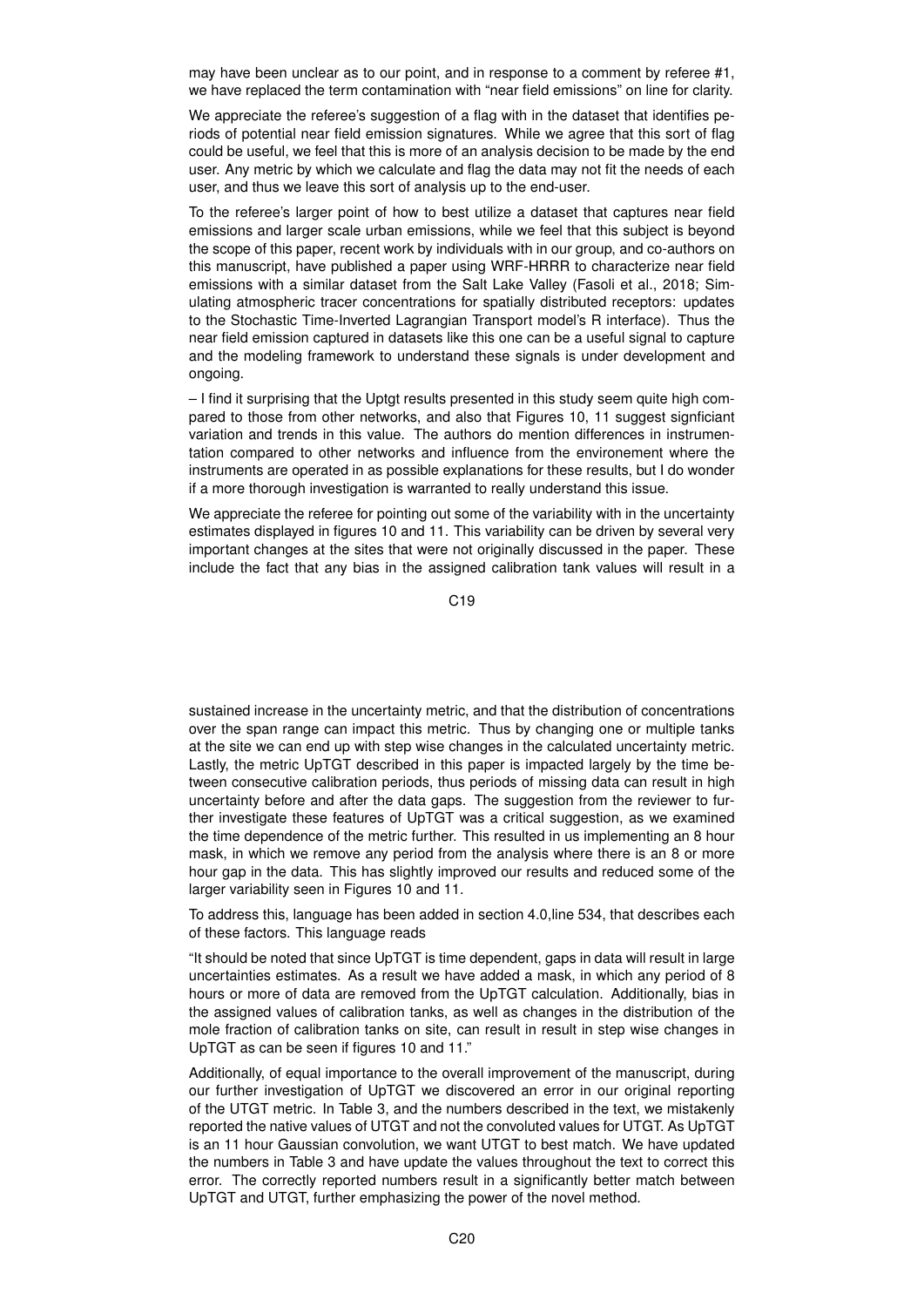– Because the calbration/target tanks are dry and the air measurements are made "wet" (without any drying), it seems like uncertainties in the moisture correction would become a significant source of uncertainty in the air measurements, and this uncertainty would not be captured in Uptgt, Utgt. Do the authors have thoughts on this issue? Should some representation of the moisture correction uncertainty be presented to the users of the data?

We would like thank the referee for pointing out this very important potential source of error with in our measurement design, and note that referee #1 also commented on the errors associated with water vapor corrections. To address this comment, we have estimated the measurement uncertainty of the water vapor measurements for both the UUCON and the Uintah Basin GHG networks and report those values in Section 4 and in Table 3. The measurement errors have been propagated into CO2 error by applying these errors to the water vapor band broadening and dilution corrections. The most significant added language on line 543 now reads:

"Water vapor precision was examined using laboratory tests for the UUCON and the Uintah Basin GHG network designs and are reported in Table 3 (Uh2o). Gas from a dry calibration tank of know CO2 mole fraction was passed through a Li-610 dew point generator at a set dewpoint temperature. H2O measurements were collected by both systems in parallel over a period of 1.5 hours. We calculated the Allan variance to represent the precision of the H2O measurements regardless of drift over time or other systematic errors. This precision statistic was used to construct a normal distribution of H2O centered on the mean measured H2O mole fraction at each site, which is used to estimate the uncertainties in dry air equivalent estimates for CO2 due to H2O repeatability error using methods discussed in Section 3.3. The  $1\sigma$  uncertainty of the H2O precision results in a mean 0.019 ppm CO2 error (Uh2o) for the UUCON network, and 0.017 ppm CO2 for the Uintah Basin GHG network design. These uncertainties represent a lower bounds for error in CO2 resulting in H2O measurements as they do not account for errors in H2O measurement accuracy. Biases in the accuracy of

C21

measurements are addressed in the QAQC procedures of the data."

– I'm a bit puzzled by the relatively poor performance of the LGR instruments compared to the older Licor instruments. Just out of curiosity, I downloaded the FRU station data (the worst instrument in terms of precision), looked at the numbers for a handful of individual cal runs, and the stdev's I see seem much closer to those of the Licor instruments than to the 1-sigma precisions for the LGR instruments reported in Table 3. I would like to ask that the authors check their calculations and make sure they can stand by the results and discussions presented in this study.

We appreciate the referee's attention to the precision calculations reported in table 3, and are happy to hear that they have taken advantage of our online platform to look at the data in detail. We have double-checked our calculations and have produced the same numbers. Additional lab tests were performed using calibration gasses of know mole fraction, which produced comparable numbers. One note of importance, the LGR data sheets report an Allan variance as their standard deviation while we are reporting a single standard deviation.

Minor comments below:

Ln23: Remove space in the doi link, e.g. ".org/ 10." -> ".org/10."

We thank the referee for catching this typo and we have resolve it within the text. The DOI link now reads:

## "https://doi.org/10.7289/V50R9MN2

Ln37: I'm not sure that stating a flask network is "expensive to operate" is a sound scientific statement, I think most would agree that there are substantial costs to any type of measurement effort, and one might even argue that a flask network is a more affordable way to operate a dense, wide measurement network, if you are willing to sacrifice measurement frequency. I would suggest that the statement be removed.

The referee makes an excellent point regarding the substantial costs of any measure-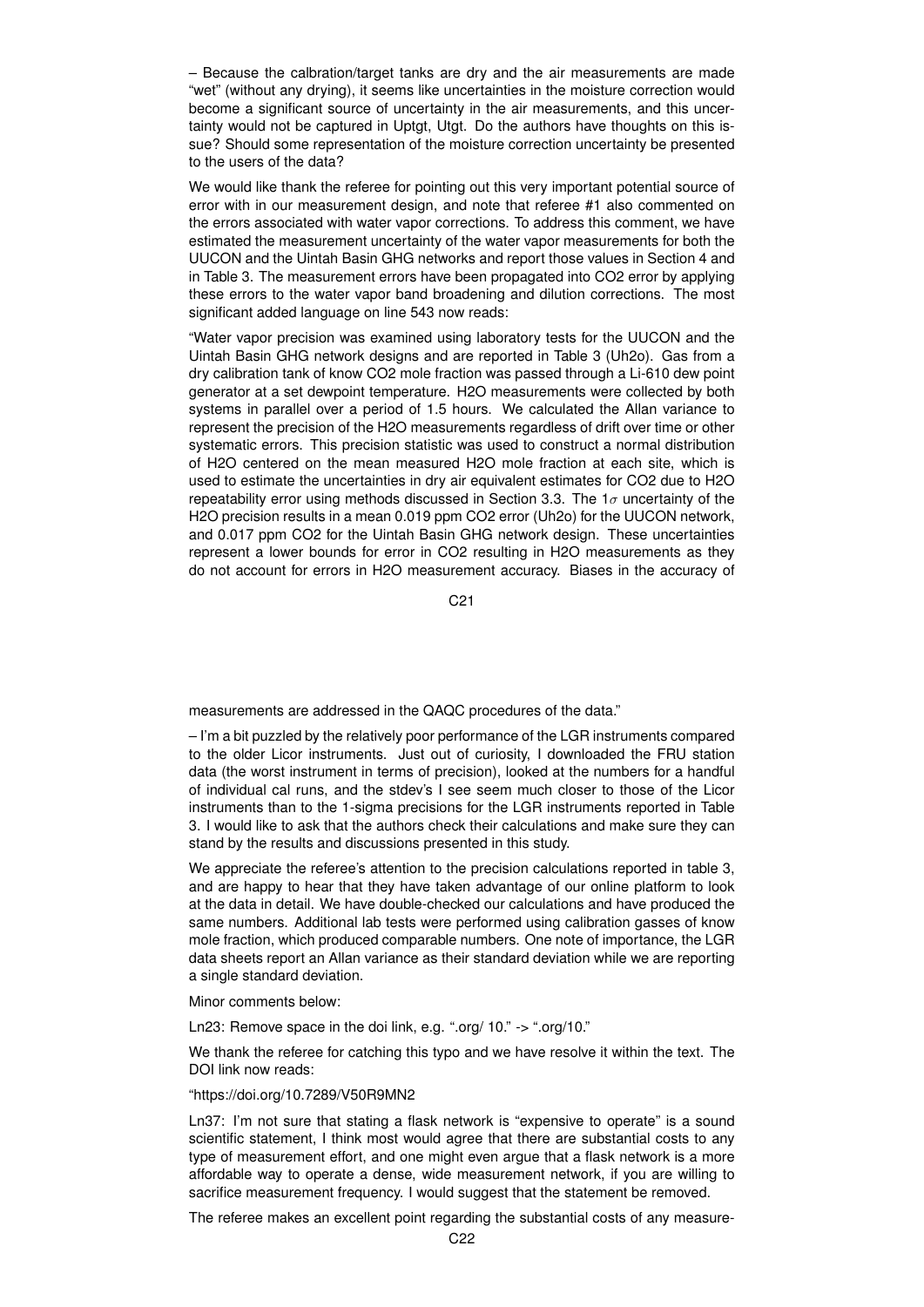ment effort. We agree with the referee's suggestion to remove the statement and we have deleted it from the manuscript. This sentence use to read:

"Flask-based sampling networks such as the one led by NOAA-Earth System Research Laboratory (Tans & Conway 2005; Turnbull et al., 2012) offer long-term, globally representative records of several atmospheric tracers but can be expensive to operate, create temporally sparse datasets, and often do not capture intra-city signals."

It now reads:

"Flask-based sampling networks such as the one led by NOAA-Earth System Research Laboratory (Tans & Conway 2005; Turnbull et al., 2012) offer long-term, globally representative records of several atmospheric tracers, however their measurement frequency is generally limited, and often do not capture intra-city signals."

Ln105: Authors should clarify the "These methods" referenced here.

We thank the referee for asking us to clarify this comment, and note that referee #1 made the same comment. To clarify which methods we are referring to we reworded the sentence to read "The methods developed for the measurements in the Uintah Basin GHG network have also been adopted at two UUCON sites to add CH4 observations to the urban CO2 record."

Ln115: IGRA -> IRGA

This typo has been resolved.

Ln123: The change from a non-continuous 5-min collection to the 10-sec data collection requires a bit more explanation. My guess is that the 5L mixing buffer mentioned in Ln139 is essentially what the authors refer to here, with the assumption that the residence (mixing) time in the buffer is about 5 minutes? Perhaps the paragraphs here can be rearranged to make this point more coherent?

We are grateful for the referee pushing us to clarify the language in this paragraph, and

C23

again note that Referee #1 made this same comment, stressing the unclear nature of the original wording. To clarify this section, a paragraph was added at starting at Line 131, which reads:

"The historic method was a non-continuous method, which collected data on a 5 minute interval. Every 5 minutes a pump would turn on and flow gas for 90 seconds then turn off and the system would then wait 30 seconds for the IRGA to reach a stable pressure. After the stabilization period data was recorded by a datalogger as a 1 minuet average of 10 second scans. The system would then sit idle, with out flowing gasses or recording data until the next sample period."

Additionally, for added clarity, the first sentence on the following paragraph was changed to now read:

"The decision to change from the historical method to that continuously flows gas and collects data was in an effort to better capture higher frequency variations in observed values that could indicate near-field emissions."

Ln159: Do the authors mean "NMP" instead of "UMP"? Can the authors clarify the diaphragm and pump head materials for the pump?

We thank the referee for catching this error on our part and we have resolved the typo and changed the part number from NMP to UMP. At the suggestion of Referee #1, have also added substantial language around the pump materials and testing done to validate the lack of absorption / interference of the pump with the atmospheric sample. This language was added on line 181, which reads:

"Atmospheric sample air is pulled from the inlet to the analyzer using a 12-volt chemically resistant micro diaphragm gas pump (UNMP850KNDC-B, KNF Neuberger Inc., Trenton, NJ) that provides a reliable flow of 4.2 L/min."

Additionally a paragraph was added to this section, section 2.1.3 line 188, which reads:

"Since the pump is located upstream of the analyzer there is potential for CO2 to absorb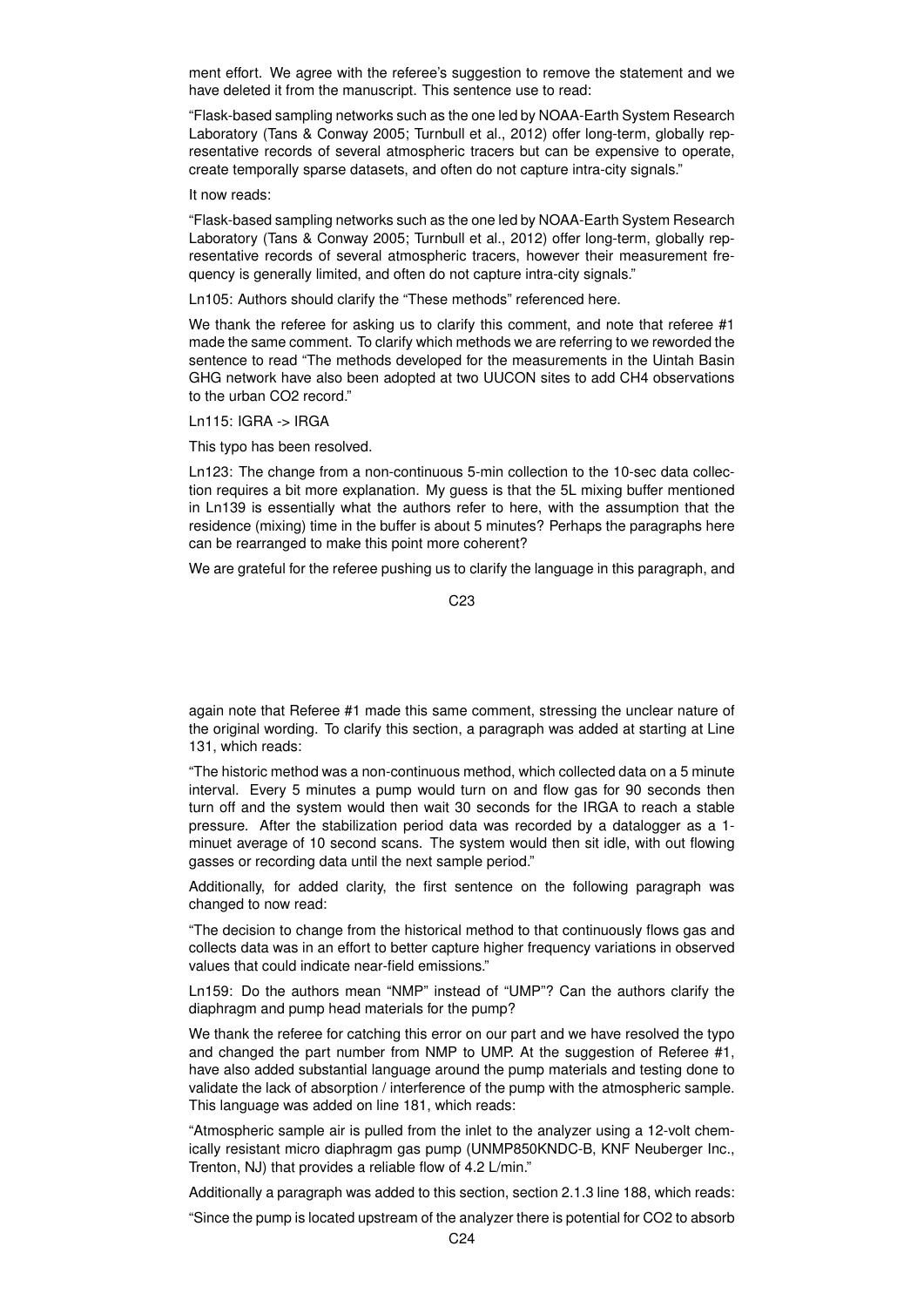onto the material with in the pump head and interference with the atmospheric sample. The pumps used in the UUCON network were selected to minimize any potential interference with the sample. The diaphragms are made of a PTFE coated EPDM rubber which has been shown to have minimal gas phase absorption. Multiple laboratory and field tests were performed to verify that the location of the pump upstream of the analyzer would not impact the observations. No measureable impacts were identified provide us with a reasonable level of confidence that any absorption or interference from the pump is negligible."

Ln162: Bev-A-Line OD/ID's?

The Bev-A-Line is  $\frac{1}{4}$ " OD and 1/8" ID. To convey this information to the reader, language was added to line 185 that reads "This loop is comprised of at least 9 meters of  $\frac{1}{4}$ " outer diameter (OD) (1/8" inner diameter) Bev-A-Line to provide sufficient resistance to the gas so when the manifold is open, gas passes through the mass flow controller and into the analyzer at the desired rate without losing all of the gas to the sample loop bypass (Fig. 4)."

Ln167: What is the material and approx. inner volume of the gas manifold? I assume this was addressed by the 90 sec flushing time, but did the authors worry about dead volumes in the manifold? Ditto for the LGR Multiport Input Unit mentioned in Ln263?

The manifold is made out of anodized aluminum and has an approximate diameter of 0.004 L. Yes, dead head was a concern and has been addressed both by the 90 second flush period, as well as the ordering of the valves, with the atmospheric sample valve always located at the back of the manifold allowing for a full flush of any potential dead headed gasses. The MIU for the LGR's are made from a stainless steel and have a similarly small internal volume of ∼0.008 L.

Ln179: How long do the calibration tanks last out in the field? What model regulators used?

C25

Generally, baring a leak, calibration tanks last at least 12 months in the field. We have added a sentence on line 216 to include this information. This sentence now reads:

"Each site houses three whole-air, high-pressure cylinders with known CO2 mole fraction which are directly linked to World Meteorological Organization X2007 CO2 mole fraction scale (Zhao and Tans, 2006), which generally last around one year in the field."

Because the network dates back more than 15 years there is a wide array of regulators used, and providing the model numbers of all these would be beyond the scope of this manuscript. However, when regulators are purchased for the network now we tend to use VWR, brass, single stage regulators with either neoprene or stainless steel diaphragms (like model 55850-620).

Ln182: Perhaps "ID -99" can be removed here, as it is a bit confusing without context, and repeated in Ln 328.

We agree with the referee that the reference to the ID -99 is with out context here and has been removed.

Ln194: Can the authors clarify the "150L" capacity of the aluminum tanks? My guess is that the authors refer to the N150 style tanks, with 29.5L internal volume.

The referee is correct; the gas cylinders are classified as N150 aluminum cylinders with a volume of 29.5 liters. We have modified the text to correct this error. It now reads:

"29.5 L volume N150 CGA-590 aluminum tanks are filled with city air using a highpressure oil free industrial compressor (SA-3 and SA-6, RIX Industries, Benicia, CA)."

Ln198: How was the âLij5000 ppm CO2 spike tank sourced? Is spiking for CH4 done separately using an additional tank?

We appreciate the referee's detailed knowledge and question surrounding the sourcing and production of our calibration materials. The high spike CO2 tank is filled in the calibration lab by taking an aliquot from a 100% CO2 gas cylinder and filling it with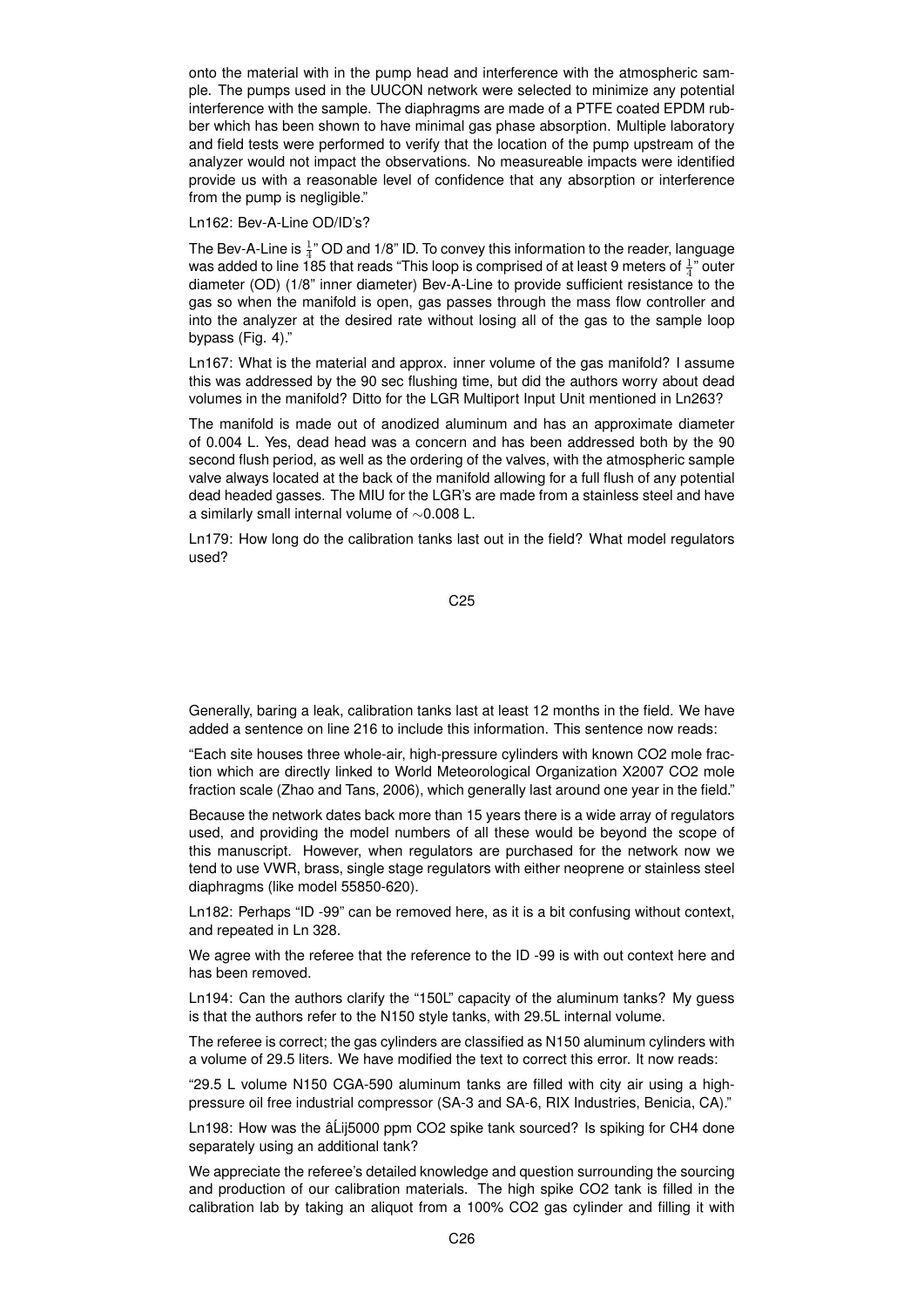dried SLC air. The CH4 high spike tank is prepared in the same manner from a 998 ppm CH4 cylinder purchased from Airgas. Two separate aliquots from each cylinder type created for the targeted gas fill are used when filling a cylinder that has a target of both CO2 and CH4. To convey this information to the reader language was added on line 237 which reads:

"This spike tank was filled in the calibration lab by taking an aliquot from a 100% CO2 gas cylinder and filling it with dried atmospheric air."

And on line 262, which reads:

"The spike tank used to produce elevated CH4 calibration tanks was generated using the same method as the CO2 spike tank, but using an aliquot from a 998 ppm CH4 cylinder purchased from Airgas, Inc (Pennsylvania) and filling it with dried atmospheric air."

Ln199: Any special air conditions in which the compressors are operated? Any need for dilution to bring the concentrations down in the tanks, and if so how is this done?

We again thank the referee for their focus on the production of our calibration materials, and appreciate the improvements to the manuscript gained by these comments.

There are no special air conditions that are required to run the air compressor. However, when CO2 and CH4 are excessively high due to human activity near the inlet, the timing of the fills need to be considered based on the target.

To fill cylinders below ambient levels of CO2 a diluent is made in the calibration lab. To create the diluent for ambient CO2, a soda lime trap is used to scrub the CO2 from the ambient air however the reaction produces water which requires additional magnesium perchlorate to dry the scrubbed air. The soda lime trap is set up inline first, followed by two magnesium perchlorate traps to ensure that the scrubbed air fill contains only dry air. The calibration lab is unable to fill a diluent gas cylinder for CH4 dilution fills, therefore zero air is purchased from Airgas for this purpose. However, fills

C27

of sub-ambient CH4 tanks are rarely done.

To convey this information to the reader, language was added on line 238, which reads:

"To produce sub-ambient calibration tanks, tanks are mixed with a diluent made from atmospheric air scrubbed with a soda lime and magnesium perchlorate trap."

Ln 203: Cause of assignment difference on the tanks? Misassignment or tank drift? Has previous data be updated to reflect the assignment change in the lab standards?

A typo in this section was corrected with substantially reduced the reported drift from 0.10 to 1.52 ppm to 0.10 to 0.51 ppm. Additionally, as addressed above when responding to a similar comment from Referee #1, the larger drift noticed in the UofU tanks compared to NOAA tanks can be attributed to the fact that UofU tanks are filled in an urban area and at a substantially different elevation.

Ln216: Have the authors thought about calibrating CO2 on the LGR as well?

We thank the reviewer for this suggestion. Yes, When we began using the LGR for CH4 calibrations, we ran a series of comparisons to determine which instrument had the best reproducibility of CO2. At the time the Licor instrument was determined to provide the most reproducible measurements of CO2.

Ln217: Subscript missing in "CO2"

We thank the referee for catching this error and it has been resolved within the text.

Ln225: The authors should note that NOAA is actually working on extending the CO2 scale to 600 ppm, see presentation from the last GGMT meeting in Switzerland: https://www.wmo.int/pages/prog/arep/gaw/documents/GGMT2017\_T04\_Hall.pdf

We appreciate the referee pointing us to the GGMT presentation describing the efforts to expand the WMO scale to 600 ppm. To note this, we have change the language from: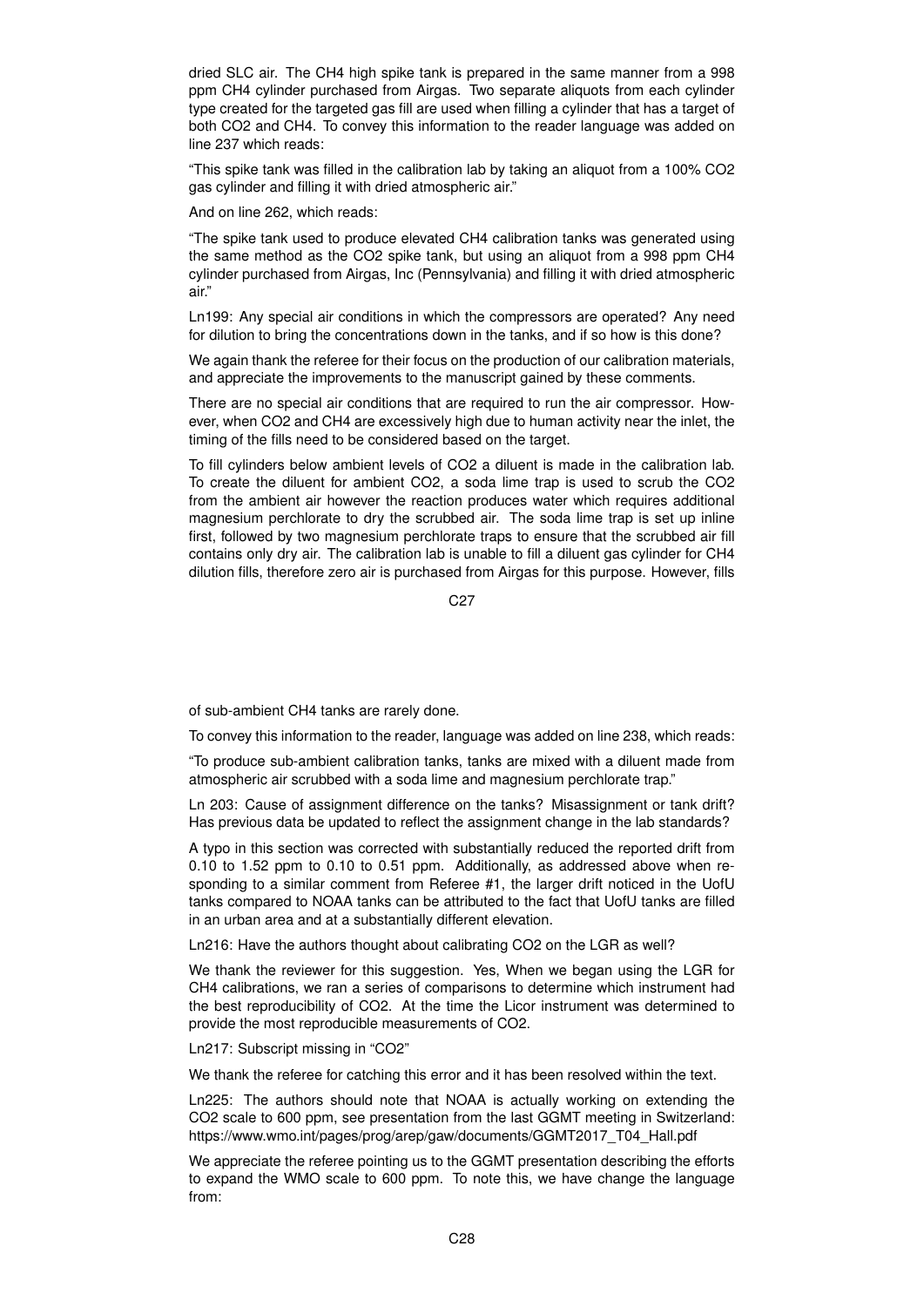"Thus, the current WMO scale may be inadequate for urban observations in the SLV. The urban trace gas community should consider developing and sharing additional high-quality gas standards with mole fractions more appropriate to urban observations."

To:

"Thus, the current WMO scale may be inadequate for urban observations in the SLV and the announced expansion of the WMO scale to 600 ppm will greatly benefit the urban trace gas community , which needs additional high-quality gas standards"

Ln241: Description of the internet stream that provides the network clock is missing. I presume this same internet connection is also used to send the data to the Univ of Utah data server?

We thank the referee for pointing out the lack of description of our internet connections at the measurement sites. Language was added at line 315 that briefly describes our internet hardware, which reads:

"Network time checks and data transfers are established via internet connections at each site either through existing ethernet connections or cellular modems (RV50, Sierra Wireless, Carlsbad, CA)."

LN250: I'm not sure exactly what the authors refer to with "off the shelf". I presume what the authors mean is that the LGR's were largely operated using peripherials from LGR and corrected using LGR's internal algorithms, such that the complete system was "off the shelf". However, I don't think it's fair to characterize the LGR anlyzer itself as more "off the shelf" than the Licor 6262's, I'm sure there are "off the shelf" ways to operate the Licor's as well. I suggest the authors clean up the message here.

We appreciate the referee's suggestion to clean up the language around our "off the shelf" messaging. Language was added at line 323 to clarify our message, which reads: "Unlike the UUCON network, in which the measurement system and it's peripheries are essentially a custom engineered solution of an array of different components

C29

from multiple manufactures brought together by the researchers running the network, the LGR sites employ systems fully designed by a single manufacture. The use of an "off the shelf" unit like that deployed in the Uintah Basing GHG network has both advantages and disadvantages."

Also, can you clarify whether the LGR data is calibrated from the internal software, or instead worked up in post processing like the Licor data?

We thank the referee for asking for clarity around the calibration of the data from the Uintah Basin GHG analyzer. We specify on line 326 that the same post processing calibrations scripts are used in this network, For added clarity, we added the term post processing so the sentence now reads:

"In an effort to minimize differences between the two networks, measurement frequency, networking, calibration materials (sections 2.1.6), and post processing calibration methods (section 3.1) all follow the same protocols described for the UUCON network with the notable exception of the calibration frequency, which is every three hours as opposed to every two with the Li-6262's."

Ln260: Just to make sure, the same protocol of 3 cal gasess that range the actual atmospheric data, prepared in-house?

That is correct. To add clarity a sentence was added at line 341 that reads, "Molar fraction of CH4 calibration gasses are chosen to align with the 5th, 50th and 95th percentile of the previous years observations, while CO2 gasses match those described in section 2.1.6. "

Ln273: Reword sentence to simply say it wasn't implemented.

To address this comment the sentence was reworded from:

"However, the current version of the LGR proprietary software that drives the MIU calibration unit lacks flexibility to accommodate a calibration sequence independent of a standard sequence. Thus, the off the shelf nature makes the implementation of this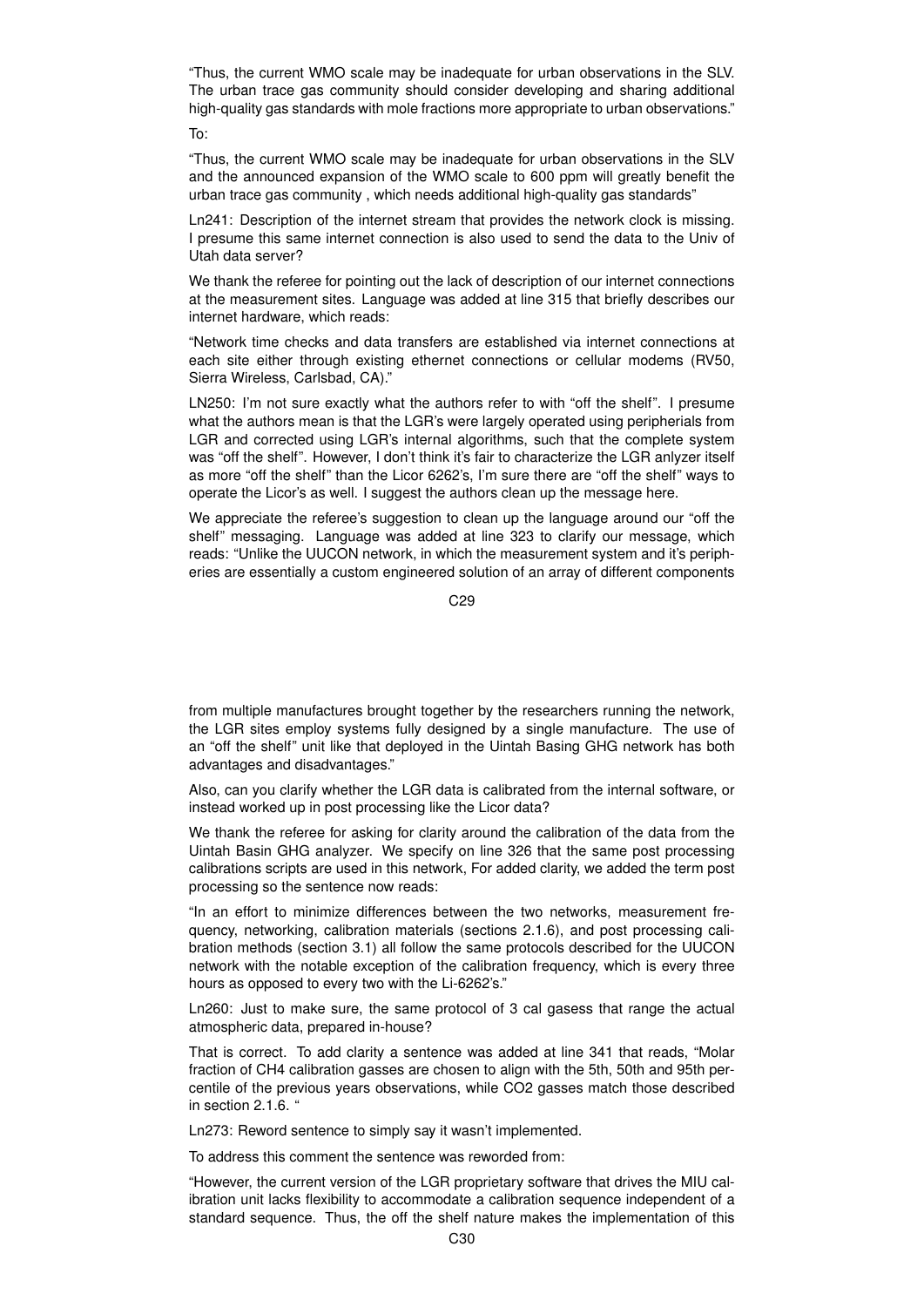somewhat more difficult."

To:

"However, the current version of the LGR proprietary software that drives the MIU calibration unit lacks flexibility to accommodate a calibration sequence independent of a standard sequence and thus a target tank was not implemented in the Unitah Basin GHG network design."

Ln274: Can the authors clarify how much of the description in Section 3 apply both to the Li-6262's and the Lgr's, as opposed to only the Li-6262's?

We thank the author for noting the vague nature of Section 3, leaving the reader confused as to which network this section applies to. We also note that referee #1 made the same comment. To clarify, language was added to the opening paragraph of section 3 which reads:

"For both the UUCON and the Uintah Basin GGA network, raw"

Ln336: Can the authors discuss what checks are implemented in the "automated quality control scripts"?

Absolutely. We would like to note that currently we set the tolerances for automatic removal of data to be very wide. Thus much of the data deemed bad and removed is selected by qualified technicians at the University who can best identify why data is bad and determine if it can be salvaged by some minor changes or if it needs to be fully scrubbed from the published data. The QC checks currently used in the UUCON and Uintah Basing GHG networks include a verity of parameters including:

If there is an absolute difference greater than 10ppm CO2 between the analog and the serial measurements in the UUCON network, the serial is replaced with the analog reading. This was the result of issues with the serial buffer on some of the Li-6262's, which has been resolved in the later part of the record. If the reading from the mass flow controller is outside of the range of 395 – 405 Ml/min we flag the data but still include

 $C<sub>31</sub>$ 

it in the dataset. If the technician failed to input the known standard concentrations at any site it is flagged but included in the data. Flushing periods are removed. Periods identified by a user as problematic are removed. If the time between calibrations is greater than 5 hours that data is removed, if the calibration tank is measured more than 100 ppm off from the known value it is removed. Lastly, for the LGR sites, if the cavity pressure is outside of the range of 135 – 145 torr it is flagged.

Lastly, bias in the H2O measurements are identified by comparisons to other near by H2O observations and corrections are applied by a qualified technician to account for any identified basis. There are a wide array of options for this process which will be discussed in-depth in a paper that is currently in preparation that describes the historic network that predates the overhaul described in this paper.

We have chosen not to include these specifics in the manuscript since the specific tolerances used currently can be changed and new QC protocols can be added at any time as new problems are identified in the network. Thus by pointing to the online repository where these details are pulled from allows for the most up to date information to be accessible by the reader.

Ln374: 22 hours, according to Verhulst et al. 2017

We thank the referee for catching this error, and we have corrected the text to read "every 22 hours"

Ln395: I don't see blue circles in Figure 8d, but I do see gray circles with a blue line going through them. . .

We appreciate the referee's comment noting that the color selection in this figure was difficult to discern. We have updated the figure so that the blue circles that appeared gray are now blue squares and have updated the text to represent this change.

Ln400: I suggest that the explanation of the yellow shaded region on this line be repeated on the captions for figure 9.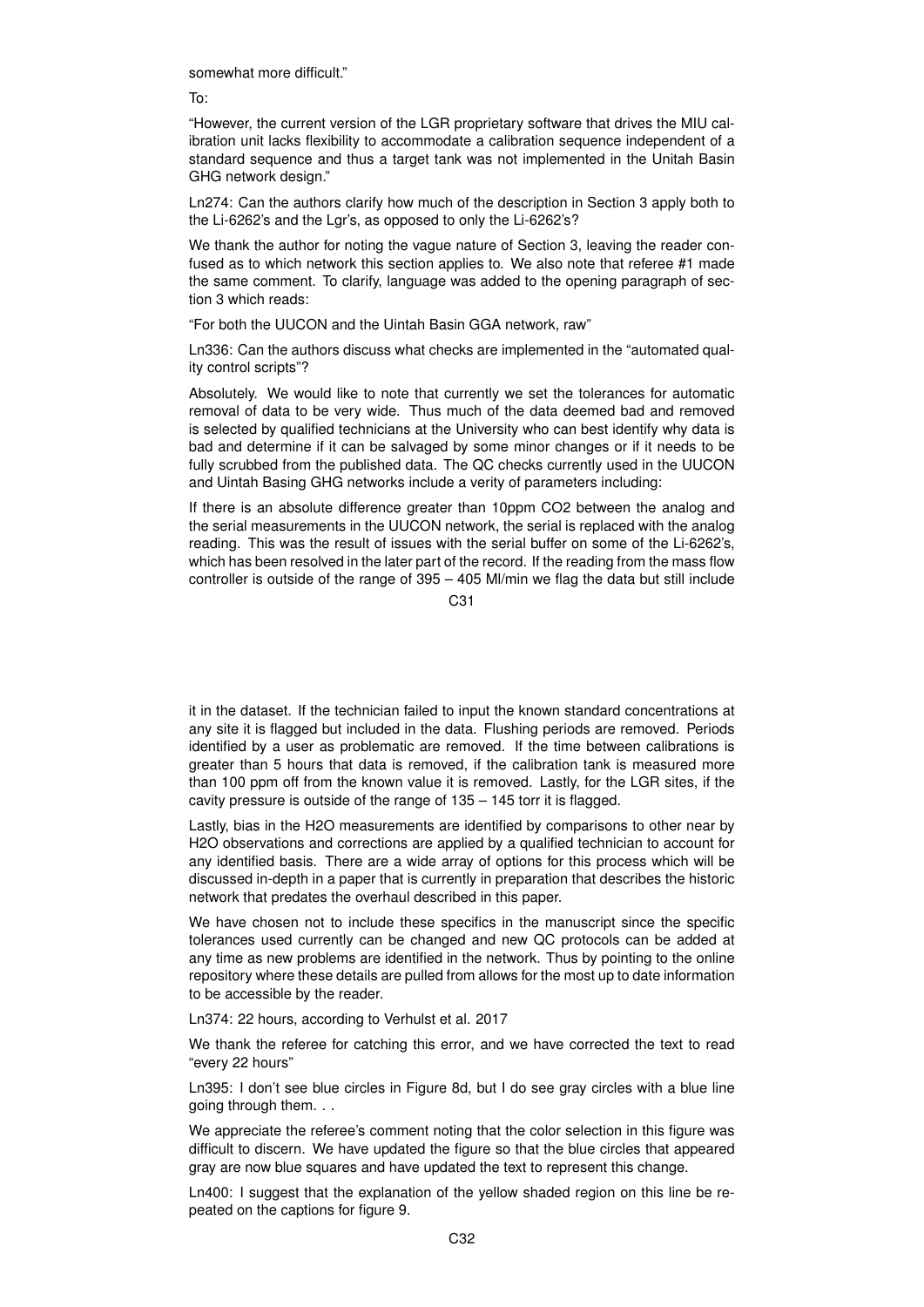We are grateful to the referee for this suggestion as it adds significant clarity to the figure. We have added the following language to the caption:

"The yellow shaded region in Figure 9 is the time period shown in Figure 8 "

Ln401: "calibrated target tank mole fractions", I initially understood that to mean the concentrations assigned to the target tank from the central lab. Would it be a bit more clear to say "on-site assignment of the target tank"?

We thank the referee for pointing out the confusing nature of this statement, and we have modified line 520 in the track changers document it to read:

"In July-August 2017 at IMC there was a bias in the post-calibration target tank mole fractions that similarly affected the pseudo target tank RMSE values (Fig. 9d)."

By changing it to read "post-calibration", this sentence now better matches the nomenclature used elsewhere in the manuscript to describe the values after calibrations.

Ln402: Can you clarify the "third calibration tank"? Was it the tank with the highest concentration?

We again thank the referee for pushing us to clarify some of the language with in this section and associated figures. The lowest calibration tank was removed during this period. We have added "low concentration calibration tank" to line 521 to add this clarity.

Ln402: Not sure why Figure 8d is referenced here?

We appreciate the referee catching this error, as figure 9d was the appropriate reference. We have corrected the text to fix this error.

Ln404: After the "third calibration tank" is re-installed, there is a brief jump in TGT RMSE. Is there an explanation for this? Also, there's a gap in the pTGT calculations at the same time, is there an explanation for this?

C33

We thank the referee for taking the time to carefully examine our figures and take note of the elevated pTGT values overved in Figure 9. After careful examination, we discovered that the data missing in that gap was flagged and removed by a technician, however they failed to remove the calibration tank data along with the atmospheric and calibration data. As a result, the target tank data that drove the elevated rmse calculation in this figure should not have been included. We have remove the target tank data from the dataset and reproduced the figure, which no longer shows the elevated rmse pTGT values.

Ln407: Are the hourly datafiles with the Up-TGT estimates considered an additional data level, compared to discussions in section 3.4?

No, these files are solely produced for the calculation of UpTGT and are not considered a data level. If end users are interested in hourly datasets the data is formatted in a way that it is easy to produce averaged files.

Ln429-430: This is an interesting observation. I think one important distinction to make here is that the two analyzers were operated with different peripherals, such that the comparison isn't completely apples-to-apples, per se. I'm also somewhat concerned that the LGR precisions are significantly worse than those suggested in LGR data sheets (100 sec 1-sigma precision for CO2 0.05 ppm, CH4 0.3 ppb). While I under stand that company data sheets are not to be trusted, I'm surprised that the LGR's show worse precision than the 20 year old Licor's! Have you tried directly replacing the Licor analyzer with the LGR? I understand that the temperature of the lab can have a significant effect on instrument performance, but I would have suspected that most of those effects would concern instrument drift, and that short-term precisions are relatively less affected, so I find the high Up values for the LGR surprising. Can the authors get into a bit more detail on what might be causing these findings?

We thank the referee for their interest in the discrepancy in the values we observed for the LGR precision compared to the datasheets. We were also surprised at these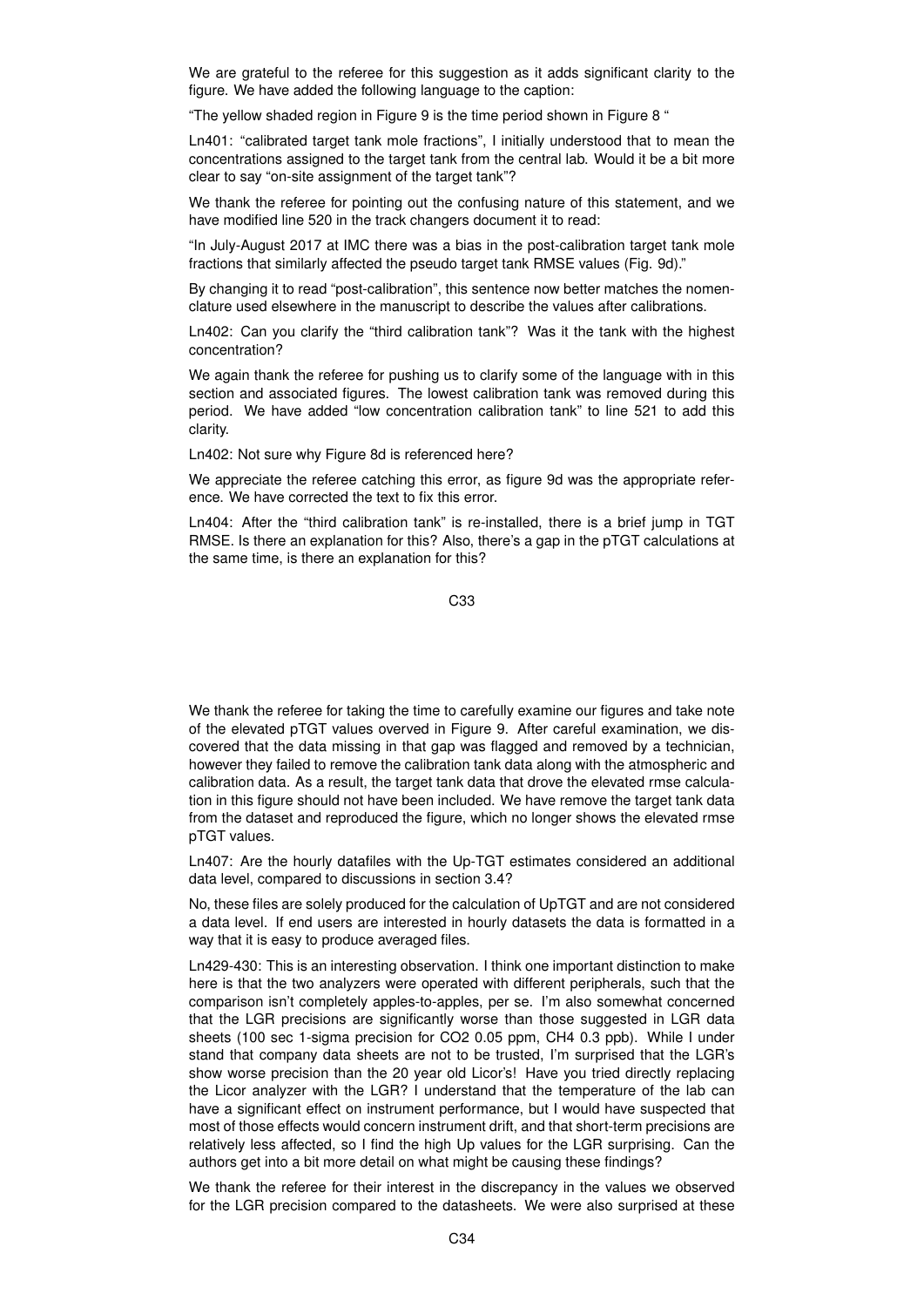findings and worked with Los Gatos to identify the source of the differences. There is one key factor that contributes to this discrepancy. First, the LGR datasheets are reporting an Allan Standard Deviation (Allan variance) at 100 seconds while we are reporting a true 1-sigma standard deviation around 10 second observations

Ln454: One thing that's clear is that Uptgt is generally higher than Utgt, at least based on eyeballing Figure 10. However, can you be sure that Utgt doesn't underestimate the data uncertainty, due to the fact that the 25hr sampling sequence doesn't fully capture the calibration uncertainties that happen at 3âLij6hr intervals?

We appreciate the referee's point regarding Utgt's potential to underestimate uncertainty as a result of the difference between the 25 hour sampling sequence of the target tank vs lower frequency variability in the measurements. While we agree that this is a possibility, if there was variability at 3-6hrs it would manifest itself in our 25-hr target tank sample frequency as apparent noise. However we do not see noise in the target tank observations, and are thus confident in Utgt methods ability to accurately predict measurement uncertainty.

Please check subscripts for CO2, CH4 in the reference list.

We again thank the referee for their attention to details and catching the missing subscripts throughout the reference section. We have searched the references and subscripted where appropriate.

Multiple Mitchell et al. 2018 references on list, should clarify in accordance with ESSD style guidelines.

We again thank the referee for catching the error in the reference list and have corrected the order of the Mitchell et al., 2018 citations to match ESSD style guidelines.

Table 1: Lat/Lon's should specify N, W.

N and W have been added to the header in table 1 in the latitude and longitude columns.

C35

Figure 4: Can the authors clarify the tubing used in the gas connections in the main text?

Unfortunately there is not a fully standardized use of the two types of tubing materials utilized in the UUCON network, and thus there are very subtle differences between sites. Additionally, there are often points where the two materials are interconnected for short distances, such as barbed connections to filters and the manifold, that complicate that tubing selections beyond what is relevant to the reader. Thus we feel that a substantial amount of text would be required to provide this level of detail to the reader, which wouldn't greatly improve their understanding of the network design.

Figure 7: "Check gas"? Why not "target" tank, just to be consistent?

We thank the author for identifying this error. The caption has been updated from check gas to target tank.

Figure 9. I'm not sure what 9B is showing here. Also, is there some gray in the background of 9D, and what does that reflect?

Figure 9B displays the same information as 8B but over a significantly longer time frame and thus the small scale variability is not noticeable. However the changes in calibration tanks is very noticeable as the high concentration tank drops from 570 to 480 ppm, and there is a period in the low concentration tanks that forces changes in the calibrated TGT values in panel C and the UpTGT and UTGT values in panel D. Unfortunately this is too much information to include in a figure caption. To add some clarity, the language "See description in text (section 4) for greater details." The gray in the figure represents UpTGT prior to the 11point convolution. To add clarity to this, we have darkened the color so it appears better in the legend and the figure.

Figures 10-11. I'm surprised that there is so much variation in Uptgt, especially for CH4 where it seems like there are clear jumps (likely at cal tank changes) and long-term drift. Have the authors looked into the causce of these uncertainties? For example I wonder